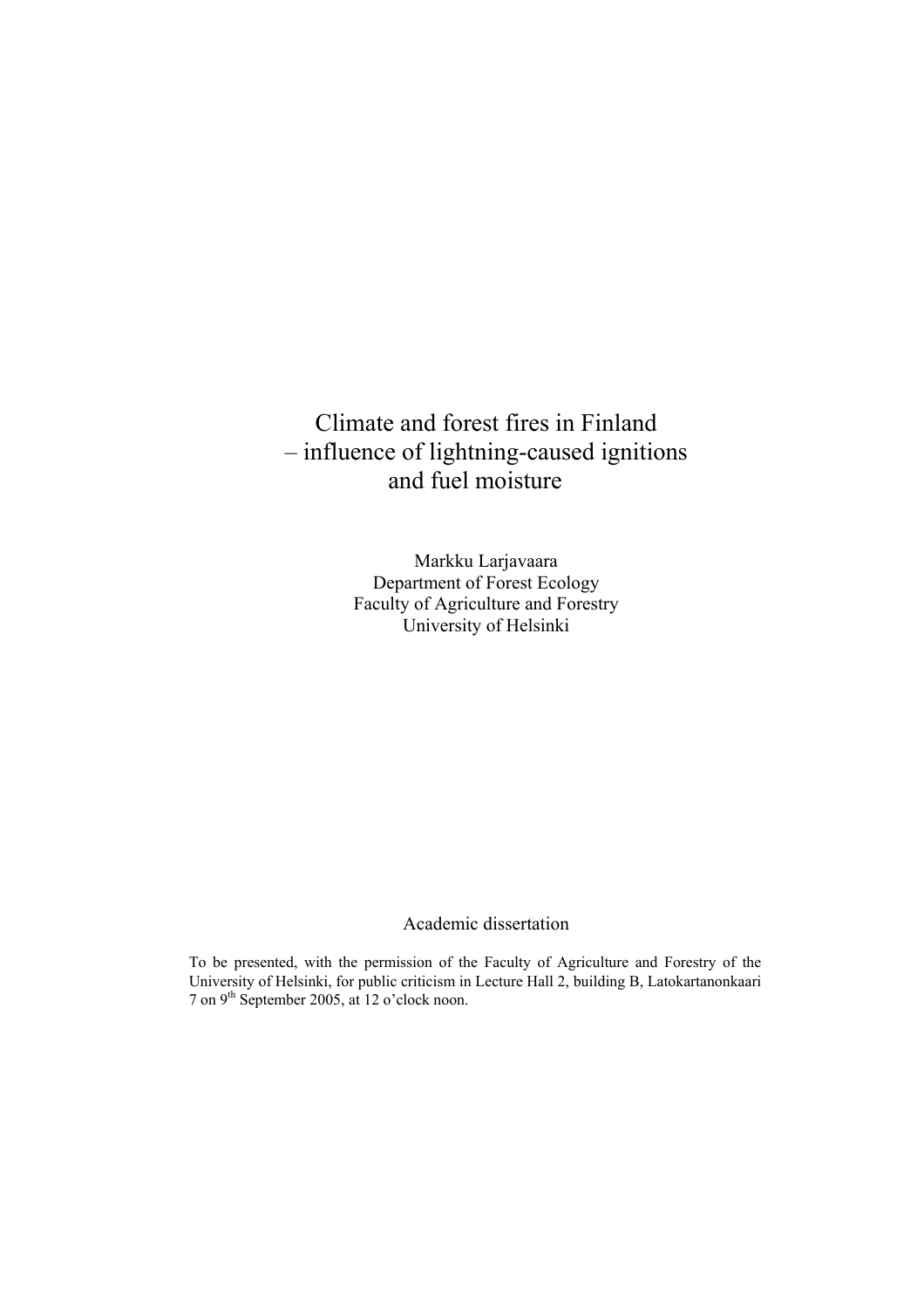Title: Climate and forest Fires in Finland – influence of lightning-caused ignitions and fuel moisture

Author: Markku Larjavaara

Series name and book number: Dissertationes Forestales 5

Supervisors:

Timo Kuuluvainen; Department of Forest Ecology, University of Helsinki Pasi Puttonen; Department of Forest Ecology, University of Helsinki Tapio J. Tuomi; Finnish Meteorological Institute

Pre-examiners: Mike D. Flannigan; Great Lakes Forestry Centre, Canadian Forest Service Taneli Kolström; Mekrijärvi Research Station , University of Joensuu

Opponent: Domingos X. Viegas; ADAI, University of Coimbra, Portugal

ISSN 1795-7389 ISBN 951-651-104-X (PDF)

Paper copy printed: Yliopistopaino, Helsinki, 2005

Publishers: The Finnish Society of Forest Science Finnish Forest Research Institute Faculty of Agriculture and Forestry of the University of Helsinki Faculty of Forestry of the University of Joensuu

Editorial Office: The Finnish Society of Forest Science Unioninkatu 40A, 00170 Helsinki, Finland http://www.metla.fi/dissertationes

2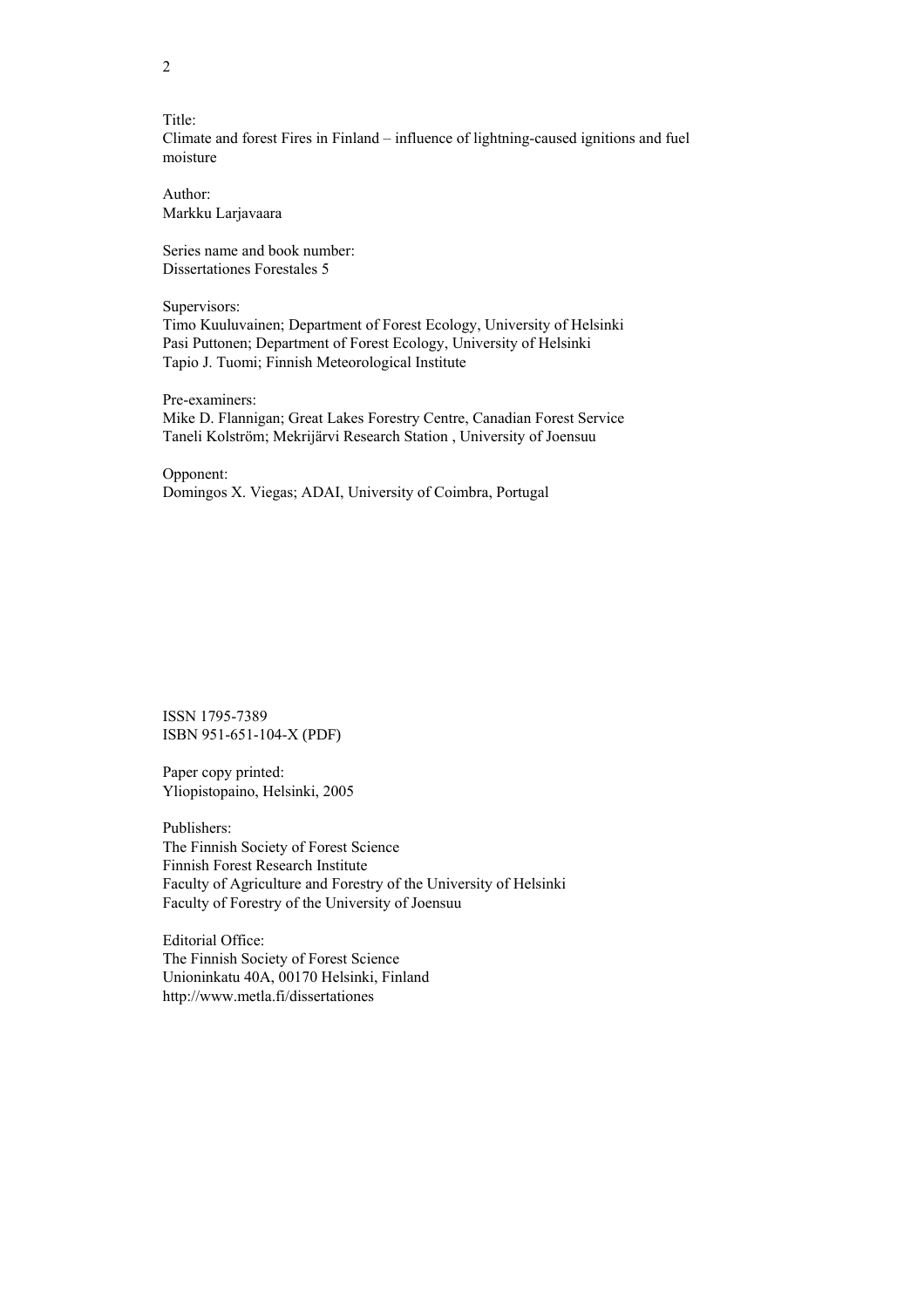# **ABSTRACT**

The objectives of this research were to examine how lightning characteristics influence ignition probability of a lightning stroke, to study the distribution of lightning-ignited forest fires and to examine fuel moisture variation.

This research utilized the comprehensive forest fire records collected by the Finnish Ministry of the Interior. Individual fires were systematically linked with individual lightning strokes to compute probabilities that a stroke has ignited a fire. A method of grouping lightning flashes into thunderstorms was developed in order to compare the ignition probability of a stroke and the characteristics of the thunderstorm to which the stroke belongs. To examine fuel moisture variation, the spatial and temporal variation in ignition probability was studied based on meteorological data, ignition experiments and Finnish forest fire risk index model.

The results supported the hypothesis that a stroke in a small thunderstorm is more likely to result in ignition than a stroke in a large thunderstorm. However, the results contradicted theories predicting that positive strokes or flashes of high multiplicity would more likely result in ignition than negative strokes or flashes of low multiplicity. Positive and negative strokes were equally likely to ignite a fire and that the ignition probability of a stroke decreases with increasing multiplicity of a flash.

Fuels were at their driest in late May and June in southern Finland and in late June in northern Finland. Lightning-caused ignitions were most frequent in July. Fuels were significantly dryer and lightning strokes are more frequent in southern Finland than in northern Finland. As a result, the density of lightning caused forest fires was twenty times higher in southern Finland than in northern Finland. Assuming that the natural fire cycle in southern Finland is at least 100 years, the results suggest that in northern Finland the natural fire cycle is several thousand years. If natural disturbance dynamics are mimicked in forest management and restoration, this south-north difference in natural fire regime characteristics, and consequently in forest disturbance dynamics in general, should be taken into account.

Keywords: fire regime, weather, thunderstorm, moisture content, ignition probability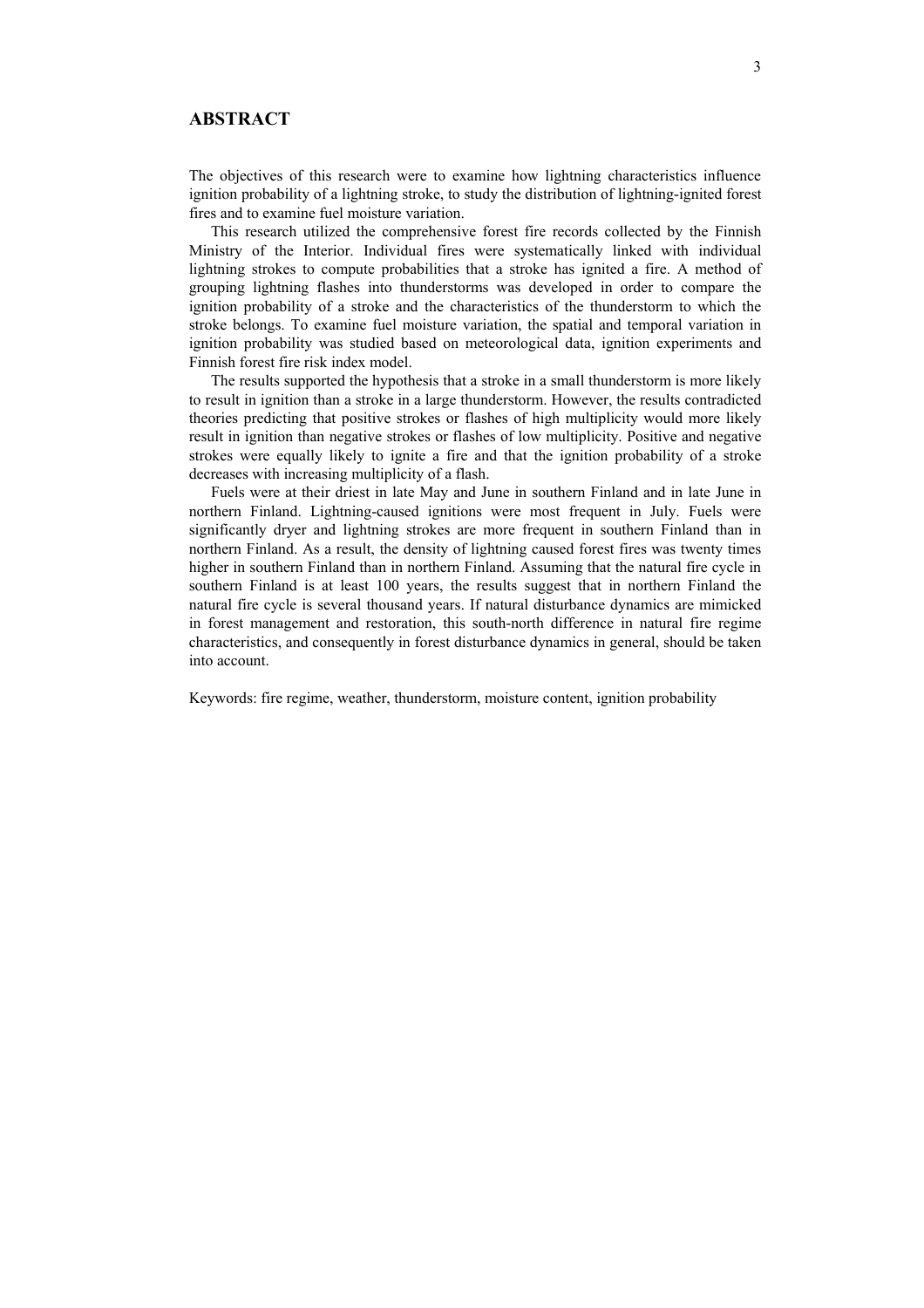# **ACKNOWLEDGEMENTS**

A great many people have helped me during my doctoral studies. Their contributions are so numerous and varied that I have decided to acknowledge them in a tabular format (Table 1). My gratitude to them is no less sincere. Particularly, I want to thank my principal supervisor Timo Kuuluvainen who skilfully guided me through obstacles in publishing in international journals.

Henry Fullenwider carefully revised the language of the summary and articles II, III and IV prior to review for publication. Erkki Oksanen and the Finnish Forest Research Institute kindly provided the cover photo taken in an experimental burning in southern Finland.

The Royal Meteorological Society, Elsevier, the Finnish Society of Forest Sciences and the Finnish Forest Research Institute granted permission to republish four articles in this dissertation.

The Finnish Fire Prevention Fund provided major financial support to my Ph.D. project, and funding from the FIRE-project (part of the SUNARE-programme of the Academy of Finland) and the Finnish Cultural Foundation enabled me to finish it. In addition, the SPREAD-project (financed by the EU), the Metsämiesten Säätiö Foundation and the Finnish Society of Forest Science supported my travel to international conferences.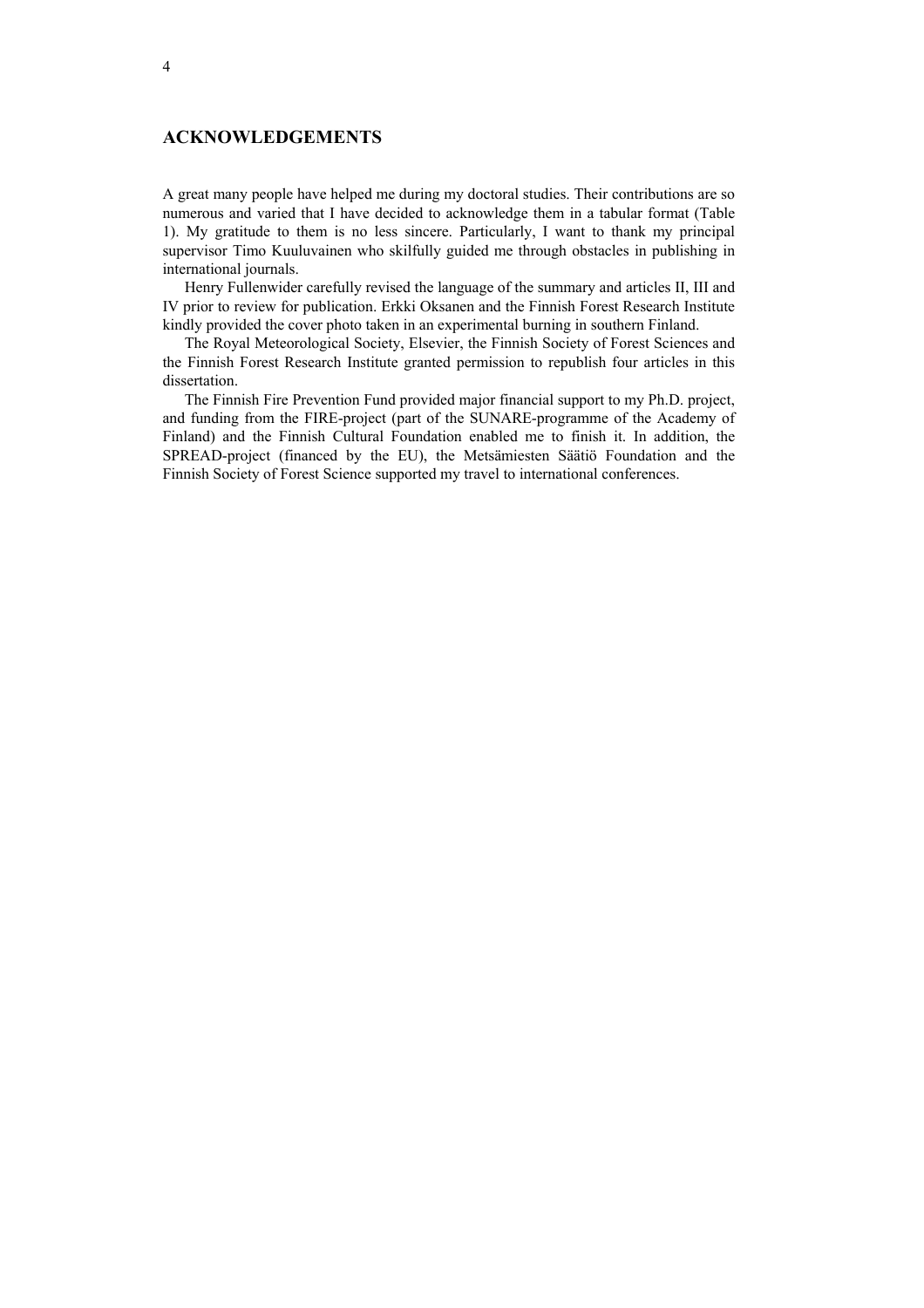|                        | σ<br>For providing numerous useful comments as<br>pre-examiner of this dissertation | For constructive conversations during the research<br>process (other than as my co-author) | For planning and applying for funding | For contributing to the inspiring atmosphere in our<br>office room at the Department of Forest Ecology | For successful cooperation as my co-author. | For valuable advice concerning general planning of<br>the Ph.D. project. | For indispensable support as my supervisor. | For commenting this dissertation summary before<br>it was submitted to pre-examination | For raising me to appreciate education and<br>research. | For serving as custos during the defence of this<br>dissertation. | For serving as my opponent in the defence of this<br>dissertation |
|------------------------|-------------------------------------------------------------------------------------|--------------------------------------------------------------------------------------------|---------------------------------------|--------------------------------------------------------------------------------------------------------|---------------------------------------------|--------------------------------------------------------------------------|---------------------------------------------|----------------------------------------------------------------------------------------|---------------------------------------------------------|-------------------------------------------------------------------|-------------------------------------------------------------------|
| Mike D. Flannigan      | X                                                                                   |                                                                                            |                                       |                                                                                                        |                                             |                                                                          |                                             |                                                                                        |                                                         |                                                                   |                                                                   |
| Anders Granström       |                                                                                     | Χ                                                                                          |                                       |                                                                                                        |                                             |                                                                          |                                             |                                                                                        |                                                         |                                                                   |                                                                   |
| Timo Heikkilä          |                                                                                     |                                                                                            | Χ                                     |                                                                                                        |                                             |                                                                          |                                             |                                                                                        |                                                         |                                                                   |                                                                   |
| Jyrki Jauhiainen       |                                                                                     |                                                                                            |                                       | Χ                                                                                                      |                                             |                                                                          |                                             |                                                                                        |                                                         |                                                                   |                                                                   |
| Taneli Kolström        | X                                                                                   |                                                                                            |                                       |                                                                                                        |                                             |                                                                          |                                             |                                                                                        |                                                         |                                                                   |                                                                   |
| Timo Kuuluvainen       |                                                                                     | X                                                                                          | X                                     |                                                                                                        | X                                           | X                                                                        | X                                           | Χ                                                                                      |                                                         |                                                                   |                                                                   |
| Tuomas Larjavaara      |                                                                                     |                                                                                            |                                       |                                                                                                        |                                             |                                                                          |                                             |                                                                                        | Χ                                                       |                                                                   |                                                                   |
| Tuuli Larjavaara       |                                                                                     |                                                                                            |                                       |                                                                                                        |                                             |                                                                          |                                             |                                                                                        | $\overline{\mathsf{x}}$                                 |                                                                   |                                                                   |
| Saara Lilja            |                                                                                     |                                                                                            |                                       | Χ                                                                                                      |                                             |                                                                          |                                             |                                                                                        |                                                         |                                                                   |                                                                   |
| Mikko Paltamaa         |                                                                                     |                                                                                            |                                       | Χ                                                                                                      |                                             |                                                                          |                                             |                                                                                        |                                                         |                                                                   |                                                                   |
| Juho Pennanen          |                                                                                     | Χ                                                                                          |                                       | X                                                                                                      | Χ                                           | Χ                                                                        |                                             |                                                                                        |                                                         |                                                                   |                                                                   |
| Anu Penttinen          |                                                                                     | X                                                                                          |                                       |                                                                                                        |                                             |                                                                          |                                             |                                                                                        |                                                         |                                                                   |                                                                   |
| Pasi Puttonen          |                                                                                     | X                                                                                          | X                                     |                                                                                                        |                                             |                                                                          | X                                           | X                                                                                      |                                                         | X                                                                 |                                                                   |
| Hannu Rita             |                                                                                     |                                                                                            |                                       |                                                                                                        | X                                           |                                                                          |                                             |                                                                                        |                                                         |                                                                   |                                                                   |
| Katja Sidoroff         |                                                                                     |                                                                                            |                                       | X                                                                                                      |                                             |                                                                          |                                             | X                                                                                      |                                                         |                                                                   |                                                                   |
| Heidi Tanskanen        |                                                                                     |                                                                                            |                                       |                                                                                                        | X                                           |                                                                          |                                             |                                                                                        |                                                         |                                                                   |                                                                   |
| Olli Taskinen          |                                                                                     | Χ                                                                                          |                                       |                                                                                                        |                                             |                                                                          |                                             |                                                                                        |                                                         |                                                                   |                                                                   |
| Tapio J. Tuomi         |                                                                                     |                                                                                            |                                       |                                                                                                        | X                                           |                                                                          | Χ                                           | Χ                                                                                      |                                                         |                                                                   |                                                                   |
| Ilkka Vanha-Majamaa    |                                                                                     |                                                                                            | Χ                                     |                                                                                                        |                                             |                                                                          |                                             |                                                                                        |                                                         |                                                                   |                                                                   |
| Ari Venäläinen         |                                                                                     |                                                                                            |                                       |                                                                                                        | Χ                                           |                                                                          |                                             |                                                                                        |                                                         |                                                                   |                                                                   |
| Domingos X. Viegas     |                                                                                     |                                                                                            |                                       |                                                                                                        |                                             |                                                                          |                                             |                                                                                        |                                                         |                                                                   | Χ                                                                 |
| <b>Tuomo Wallenius</b> |                                                                                     | Χ                                                                                          |                                       |                                                                                                        |                                             |                                                                          |                                             |                                                                                        |                                                         |                                                                   |                                                                   |

**Table 1.** I want to thank the people listed for their valuable support specified in the table.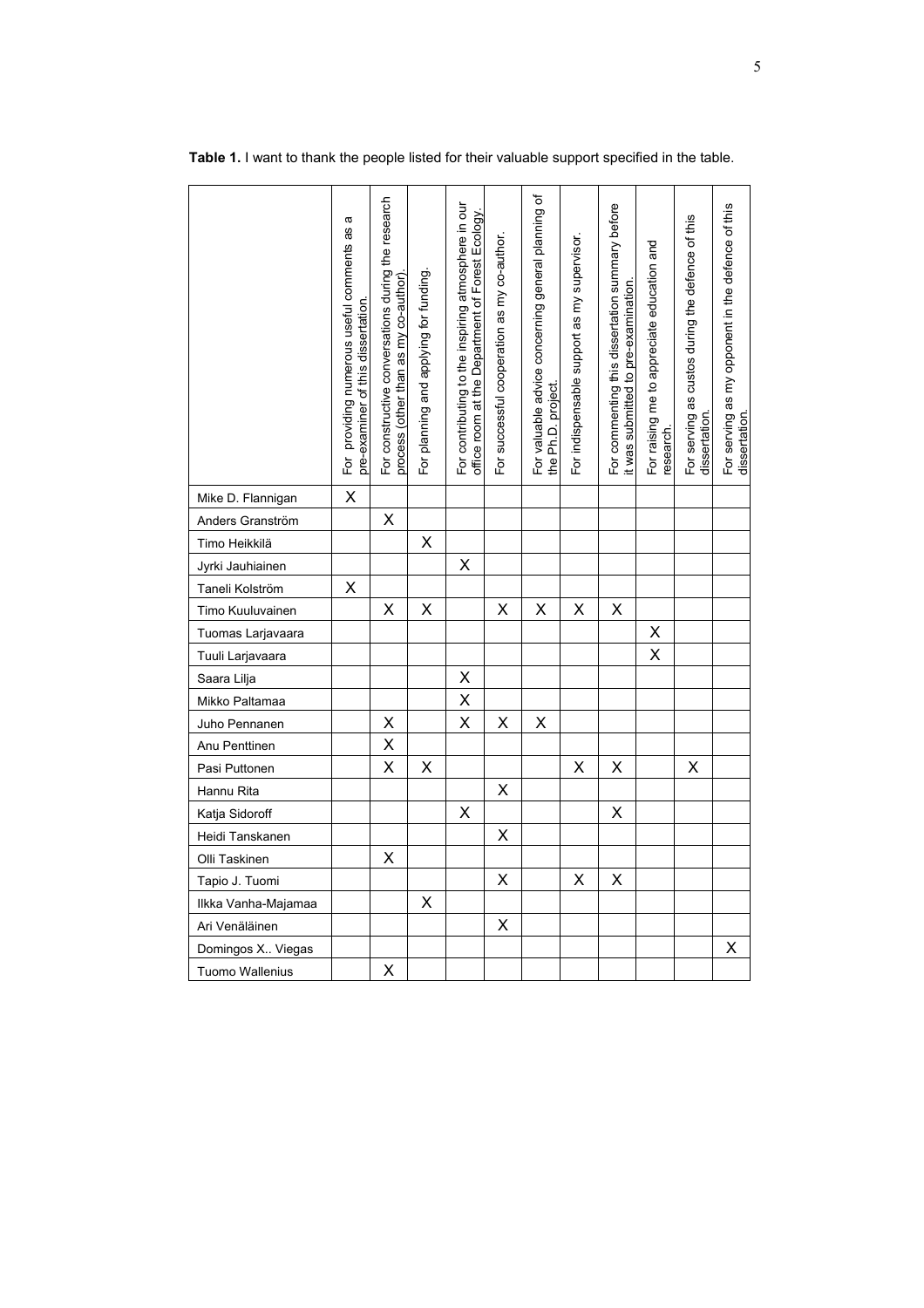# **LIST OF ORIGINAL ARTICLES**

This doctoral thesis is based on following articles which are referred to by their Roman numerals:

- I. Tuomi, T.J. & Larjavaara, M. 2005. Identification and Analysis of Flash Cells in Thunderstorms. Quarterly Journal of the Royal Meteorological Society 131: 1191– 1214.
- II. Larjavaara, M. Pennanen, J. & Tuomi, T.J. 2005. Lightning that Ignites Forest Fires in Finland. Agricultural and Forest Meteorology (in press).
- III. Larjavaara, M. Kuuluvainen, T. & Rita, H. 2005. Spatial Distribution of Lightningignited Forest Fires in Finland. Forest Ecology and Management 208: 177–188.
- IV. Larjavaara, M., Kuuluvainen, T., Tanskanen, H. & Venäläinen, A. 2004. Variation in Forest Fire Ignition Probability in Finland. Silva Fennica 38(3): 253–266.

Study I was initiated by Larjavaara and planned jointly with Tuomi. Tuomi had the primary responsibility for all other stages of the research process of study I. Larjavaara participated in all other stages of the research process except data processing and calculation of flashcell area and publishing of the corresponding chapter (Appendix) of study I. Larjavaara was responsible for all stages of studies II, III and IV except analysing lighting data in study II, carrying out ignition tests and computing estimated fuel moisture values in study IV. Tuomi was responsible for analysing lightning data and participated in the publishing of the corresponding chapters in study II. Pennanen participated in all stages of the research process of study II except data processing. Rita participated in the development, analyses and publishing of the statistical model for estimating unreported lightning-ignited forest fires in study III. Kuuluvainen participated in all stages of the research process of studies III and IV except data processing. Tanskanen was responsible for carrying out ignition tests and participated in the publishing of the corresponding chapters in study IV. Venäläinen was responsible for computing estimated fuel moisture values and participated in the publishing of the corresponding chapters in study IV.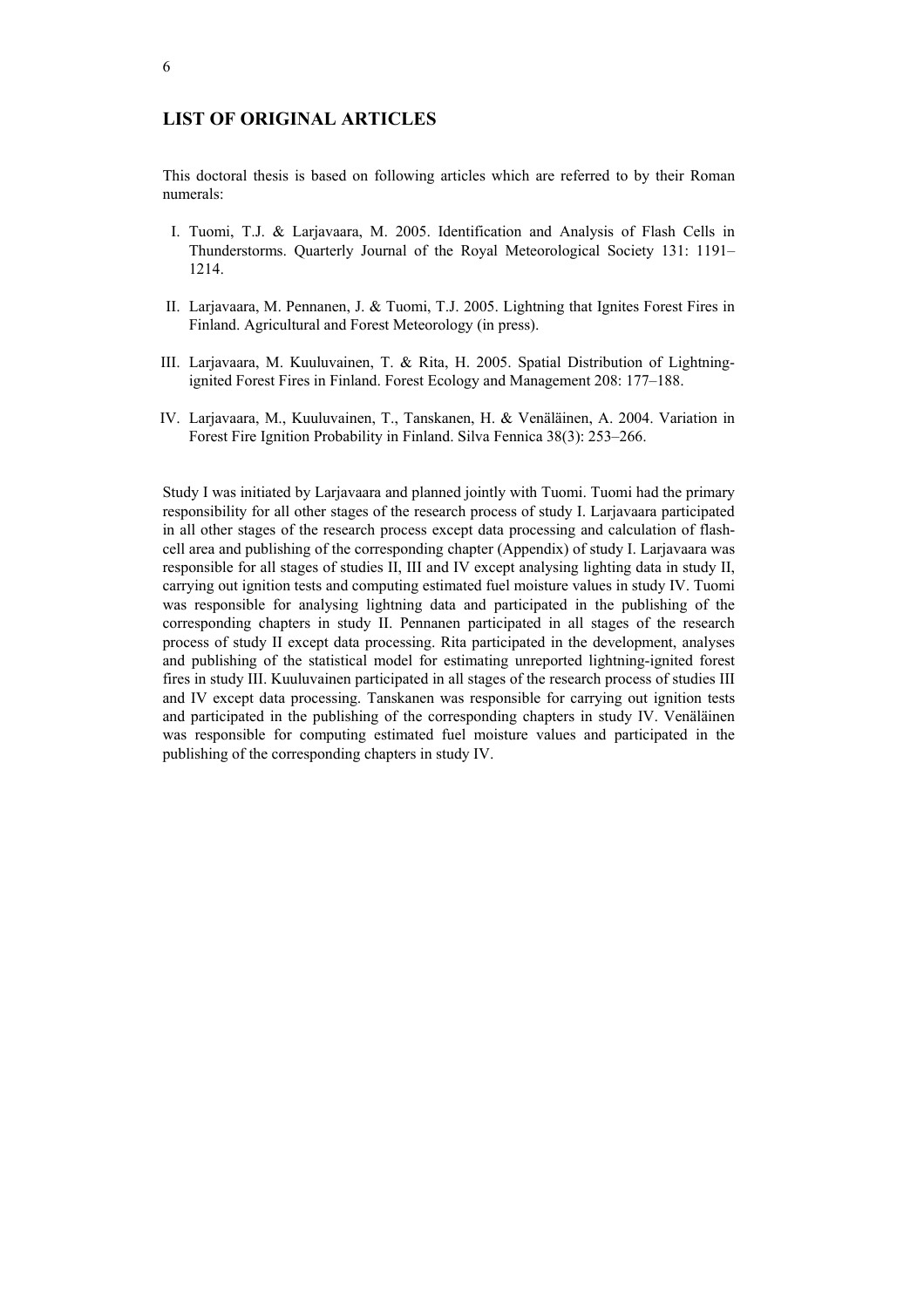# **CONTENTS**

| Relative importance of lightning, fuel moisture and wind for forest fires 18 |  |
|------------------------------------------------------------------------------|--|
|                                                                              |  |
|                                                                              |  |
|                                                                              |  |
|                                                                              |  |
|                                                                              |  |
|                                                                              |  |
|                                                                              |  |
|                                                                              |  |
|                                                                              |  |
|                                                                              |  |
|                                                                              |  |
|                                                                              |  |
|                                                                              |  |
|                                                                              |  |
|                                                                              |  |
|                                                                              |  |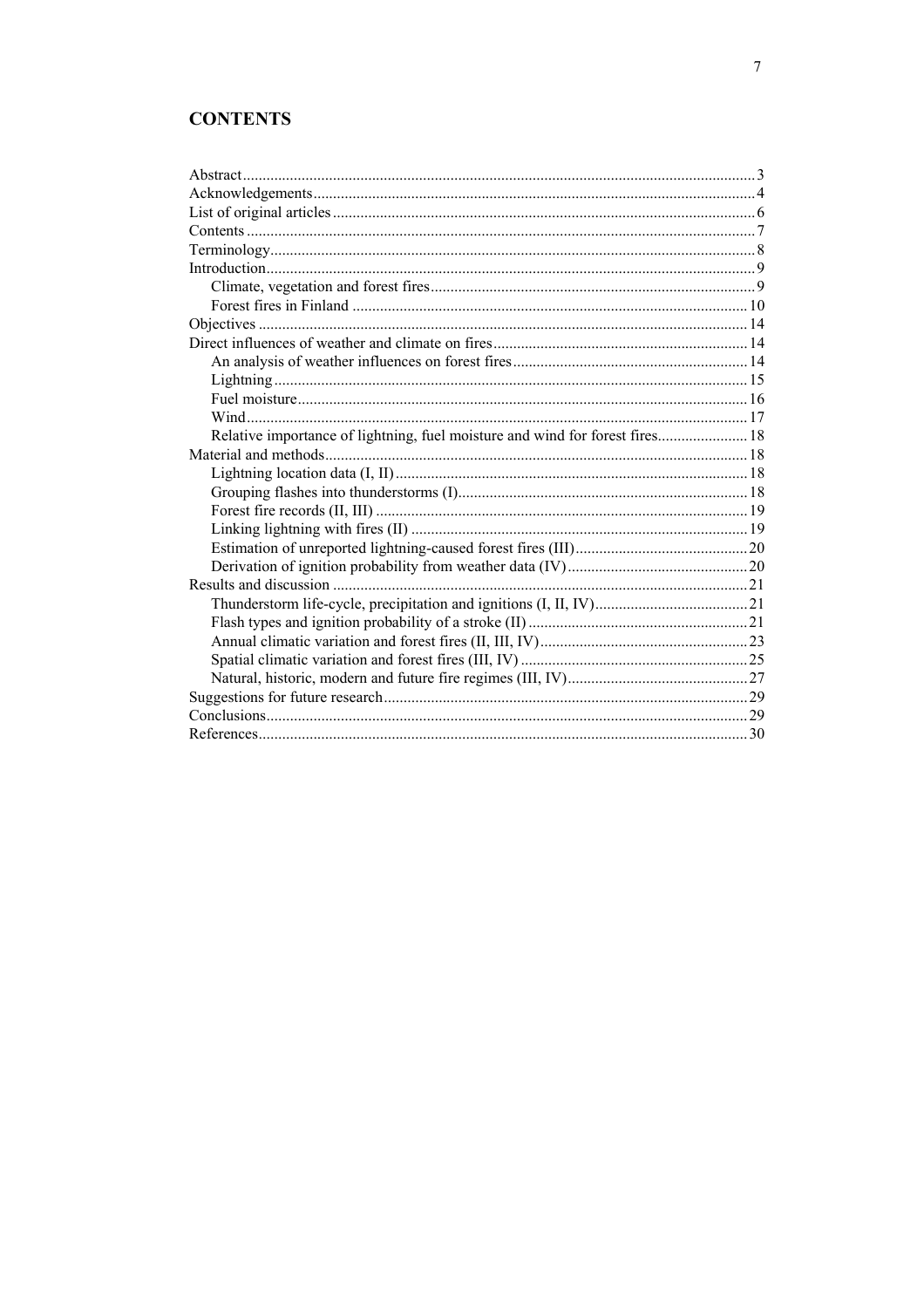## **TERMINOLOGY**

**Climate** = Weather averaged for long periods.

Fire cycle = The length of time necessary for an area equal to the entire area of interest to burn (Wildland fire … 1986).

Fire regime = Set of fires and their characteristics (e.g. intensity, severity, size and regularity) that have occurred within a defined area over a given period.

**Flash** = A lightning discharge (Rakov and Uman 2003).

**Fuel** = Combustible material (Wildland fire … 1986).

**Fuel moisture** = Water in fuels. The moisture content is normally expressed as water per dry mass.

**Historic fire regime** = Fire regimes before active mechanised fire suppression

**Ignition probability** = The probability that a burning standard match will ignite a fire when it is placed on forest floor. Climate-caused fuel moisture variation is measured in IV as ignition probability.

**Ignition probability of a stroke** = Likelihood that a stroke ignites a fire.

**Lightning**  $=$  An electrical discharge caused by the separation of positive and negative discharge in clouds (Latham and Williams 2001). Lightning is a general word lacking the clarity of terms stroke and flash.

**Modern fire regime** = Fire regimes after the start of active mechanised fire suppression.

**Multiplicity** = Number of strokes in a flash.

**Natural fire regime** = Fire regime assuming the total absence of the influence of humans (only a theoretical concept in Finland, as humans have been present throughout the Holocene (Huurre 2001))

**Negative flash/stroke** = Transfers negative electric charge to the ground.

**Polarity** = Determines the direction of the transfer of a negative charge in a flash/stroke (negative versus positive flash/stroke).

**Positive flash/stroke** = Transfers a negative electric charge to the cloud.

**Stroke** = One component of cloud-to-ground flash. A stroke is composed of a downward leader and an upward return stroke. (Rakov and Uman 2003)

**Thunderstorm** = Cluster of flashes. NB that in study I this signifies a widespread instance of thundery weather and the word "cell" or "flash cell" is used to signify a cluster of flashes.

**Weather** = Short-term physical atmospheric conditions (e.g. temperature, wind, moisture and lightning)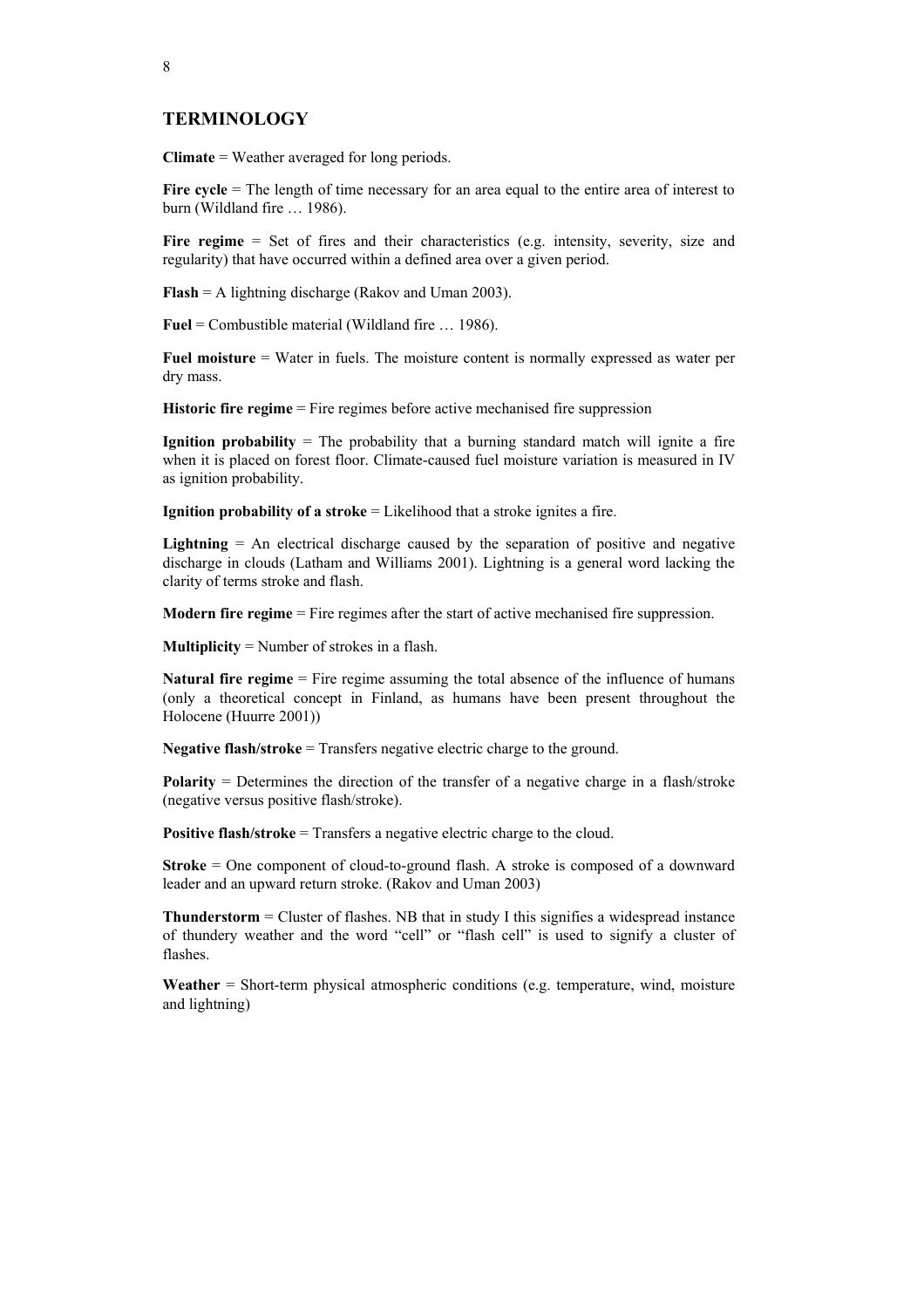## **INTRODUCTION**

### **Climate, vegetation and forest fires**

Climate influences forest fires directly by controlling lightning, fuel moisture and wind conditions. However, the influence of climate on fires is more complex, as climate is also a key factor influencing vegetation, the burning fuel (Bonan 2002). For example, in general a dryer weather period means dryer fuels and increases the impact of forest fires. However, in dry climates with sparse vegetation, increasing rainfall enhances growth in the wet season, which increases the spatial continuity of the fuels and causes more intensive fires in the dry season (e.g. Viegas 1998). In boreal forests, precipitation rarely limits vegetation growth (Jarvis and Linder 2000; Bonan 2002) and in general, less rainfall during the growing season (which is also the fire season) leads to more fires during the same year (Flannigan and Wotton 2001).

The most reliable climatic estimates of the past from boreal regions concern temperature, not precipitation (Pitkänen et al. 2003; Moberg et al. 2005). Temperature influences drying of fuels, but, more importantly, it is often correlated with precipitation. However, the results of paleoecological studies linking temperature, precipitation and forest fires do not reveal a clear pattern. Increasing temperature has been reported to correlate positively with precipitation and negatively with forest fires (e.g. Bergeron 1991; Carcaillet et al. 2001; Pitkänen et al. 2003). However, temperature and precipitation have been also shown to be negatively correlated, and in this case an increasing temperature can either increase fires (e.g. Johnson and Larsen 1991; Hallet and Walker 2000; Hallett et al. 2003) or decrease them (e.g. Lynch et al. 2004).

The inconsistency of these results regarding the relationship between precipitation and frequency of forest fires has been attributed to the indirect influence of climate on fires. Increasing precipitation can for example lead to the dominance of easily flammable conifers and therefore to a higher incidence of fires (Lynch et al. 2004). Also the possible role of human-caused ignition is often ignored in these studies.

The estimation of influence of future climate change on forest fires is also challenging. Similarly as in the case of historic, also for the future, changes in temperature are more reliably predicted than those in precipitation (Johannesson et al. 1995). Studies of the recent or expected warming suggest that forest fires will become more numerous, assuming however no climate-triggered change in vegetation (Stocks et al. 1998; Flannigan et al. 2000; Gillett et al. 2004). Another approach to the study of the impact of future warming on fires is to make deductions based on past shifts in temperature. Pitkänen et al. (2003) and Carcaillet et al. (2001) claim that because previous warming in the areas they studied did not increase fires, no future increase should be expected. Others claim the opposite for their study area (Hallet and Walker 2000). However, the history-based approach is problematic, as future periods of warming may not change climate in the same way as they did in the past.

Fires, on their part, influence climate both directly and through changes in vegetation. Smoke blocks some of the radiation (Davies and Unam 1999), and the carbon dioxide and other greenhouse gases released in a fire contributes to the greenhouse effect (Ward and Hardy 1991; Amiro et al. 2001). The changes that occur in the vegetation as a result of forest fires affect the albedo and the microclimate of the burned site significantly (Yoshikawa et al. 2002).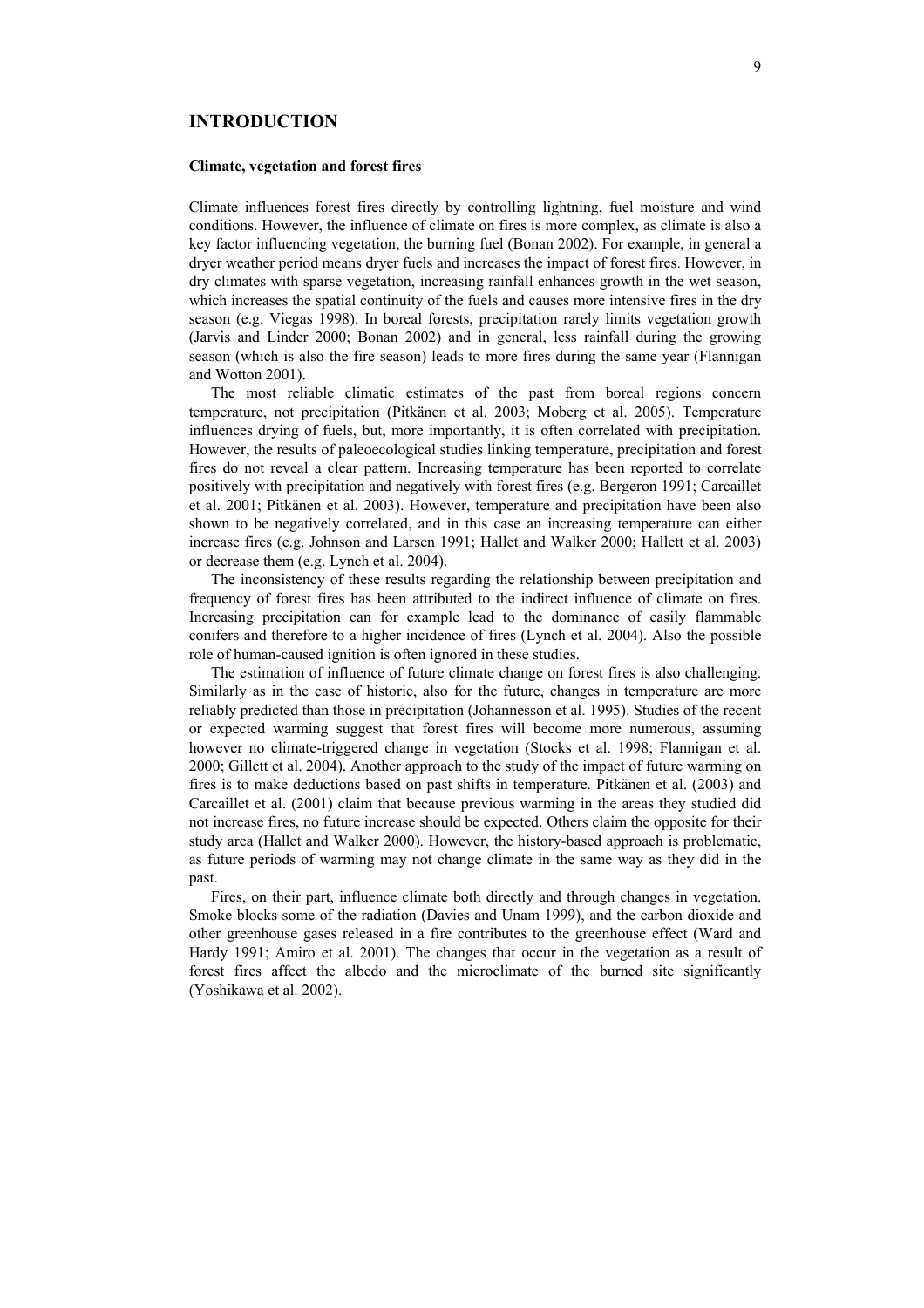In general, the interactions between climate, vegetation and forest fires are complex and area-specific and remain poorly understood (Larsen and MacDonald 1998; Drobyshev 2004). In a short time scale, weather influences fires mainly directly by regulating lightning, fuel moisture and wind conditions. Over longer periods of time, climate influences fires also indirectly via forest fuels i.e. live and dead plant material, first by altering decomposition and fuel accumulation, then by shifting species composition and, in a very long time scale by causing extinctions (Thomas et al. 2004) and immigrations of new species. Because of these indirect influences of climate on fires, increasing precipitation can increase fires in certain conditions even in the boreal forest (e.g. Lynch et al. 2004).

#### **Forest fires in Finland**

After having been exposed by the retreating ice sheet or having risen from the sea, Finland's land mass has been mainly covered by boreal forests, which were first dominated by *Pinus sylvestris* L. and *Betula sp*. (Pitkänen et al. 2002). Between 7000 and 3000 before present *Picea abies* (L.) Karst. colonised Finland (Giesecke and Bennett 2004), and now dominates moist and nutrient-rich sites and accounts 34% of the total growing stock (Peltola 2003). *Pinus sylvestris* still dominates dry and nutrient-poor forest types and accounts 47% of the total growing stock (Peltola 2003). The undergrowth is dominated by mosses and draft shrubs, especially *Vaccinium* spp. (Reinikainen et al. 2000). Lichens are common in the driest and most nutrient-poor sites and herbaceous plants in the most nutrient-rich sites (Reinikainen et al. 2000). When dry, the ground vegetation is easily flammable (Tanskanen et al. 2005). When either lightning or humans provide ignition and the weather has been dry enough to dehydrate the fuels, a forest fire spreads until fuels moisten due to precipitation, the fire reaches unsuitable fuels or people put out the fire.

The climate in Finland is warm compared to other regions at the same latitudes. Average temperatures in continental Finland in July vary between +17°C in the south-east and  $+12^{\circ}$ C in the north (Drebs et al. 2002). In January, the corresponding range is from  $-6^{\circ}$ C in the south-west to  $-16^{\circ}$ C in the north (Drebs et al. 2002). The annual rainfall varies between 500mm–700mm in the south to 400mm–500mm in the north (Drebs et al. 2002). The lowest monthly rainfalls are recorded from February to May (20mm–40mm) and the highest generally in August (60mm–90mm) (Drebs et al. 2002). The relative humidity of air has its minimum in spring and early summer and maximum in autumn and winter (Johannessen 1970).

Changes in the historic fire regimes from one period to another are considered to be caused mainly by climatic shifts in boreal North America (Bergeron 1991; Johnson and Larsen 1991) and by changes in human behaviour in boreal Eurasia (Goldhammer and Furyaev 1996; Niklasson and Granström 2000). One approach to evaluate the human influence on forest fires is to outline the means of livelihood and assess the harmfulness or utility of fires to people. If fires are useful, forests can be burned in a controlled manner or ignited intentionally and allowed to burn freely. On the other hand, if forest fires are considered harmful, human-caused ignitions are accidents and efforts are usually made to suppress fires.

In the past hunting has been an important subsistence strategy of people living in Finland (Taavitsainen 1987). Important game species have been moose (*Alces alces*) and wild reindeer (*Rangifer tarandus*) (Ukkonen 2004). Moose favour early successional stages with deciduous trees and herbaceous plants (Siivonen and Sulkava 1994) and therefore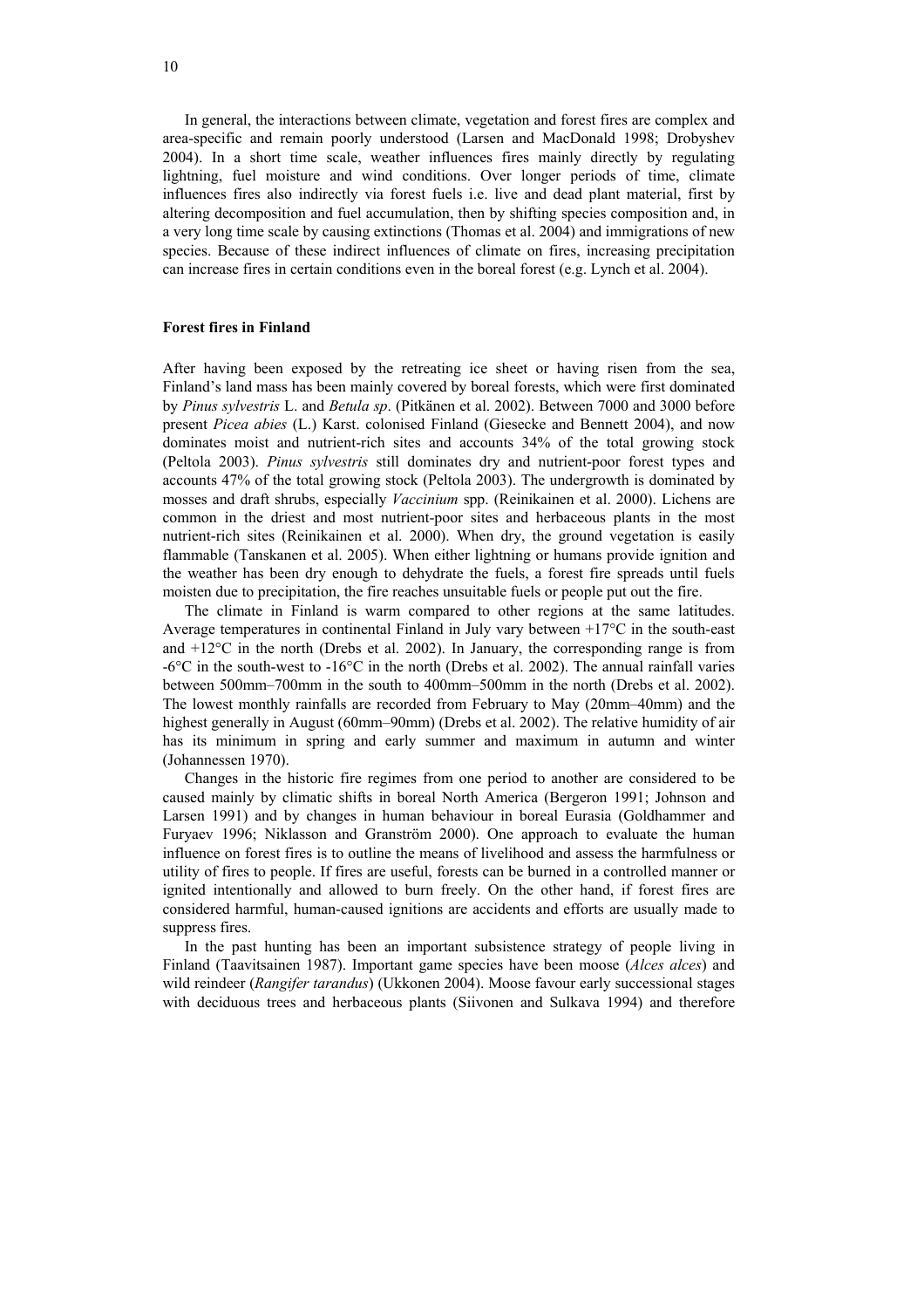benefit from fires (Wright and Bailey 1982). Reindeer also benefit from early successional vegetation, but on the other hand subsist during the winter mainly on *Cladonia* spp. lichens (Siivonen and Sulkava 1994), which are typically consumed in a forest fire and are most abundant in old-growth forests (Auclair 1983). Thus, fires can have opposing effects on game species depending on their ecology. Overall, it has been shown that people have significantly influenced forest fires to increase and manage game populations in North America (Vale 2002) and this has very probably taken place also in Finland in some extent.

The importance of livestock husbandry and agriculture developed late compared to other European countries (Taavitsainen 1987). Cattle were important and the forested summer pastures were often burned to promote the growth of Poaceae and other herbaceous plants (Massa 1987). Slash and burn agriculture of cereals and root crops peaked in the  $16<sup>th</sup>$ and  $17<sup>th</sup>$  centuries, and was common still in the  $19<sup>th</sup>$  century in eastern Finland (Sarmela 1987). Escapes of fire from the slash burns to the forest were presumably common.

| <b>Mean fire interval</b><br>or cycle (years) | <b>Period of time</b>    | Latitude<br>(° north) | <b>Method</b>    | <b>Reference</b>                    |
|-----------------------------------------------|--------------------------|-----------------------|------------------|-------------------------------------|
| 20                                            | 1401-1998                | 58                    | dendrochronology | Niklasson and<br>Dradenberg<br>2001 |
| 80                                            | 3000-2000<br><b>B.P.</b> | 60                    | peat deposits    | Tolonen 1985                        |
| 45                                            | 300-700                  |                       |                  |                                     |
| 130                                           | 300-1020                 | 62                    | peat deposits    | Pitkänen et al.<br>2001             |
| $35 - 45$                                     | 1020-1845                |                       |                  |                                     |
| $32 - 49$                                     | 1403-1994                | 63                    | dendrochronology | Lehtonen and<br>Huttunen 1997       |
| $37 - 59$                                     | 1412-1994                | 63                    | dendrochronology | Lehtonen et al.<br>1996             |
| 79 (median)                                   | 1232-1650                | 64                    | dendrochronology | Niklasson and<br>Gransröm           |
| 52 (median)                                   | 1650-1999                |                       |                  | 2000                                |
| 120                                           | 1712-1974                | 64                    | dendrochronology | Haapanen and<br>Siitonen 1978       |
| 80                                            | 1300-1975                | 65                    | dendrochronology | Zackrisson<br>1977                  |
| 62                                            | 1406-1998                | 65                    | dendrochronology | Lehtonen and<br>Kolström 2000       |
| 63                                            | 1551-1850                | 65                    | dendrochronology | Wallenius et<br>al. 2004            |
| 110                                           | 1413-1982                | 67                    | dendrochronology | Engelmark<br>1984                   |
| longer than 500<br>vears                      | 1400-2001                | 69                    | dendrochronology | <b>Wallenius</b><br>unpublished     |

**Table 2.** Examples of various historic Fennoscandian forest fire intervals or fire cycles (III).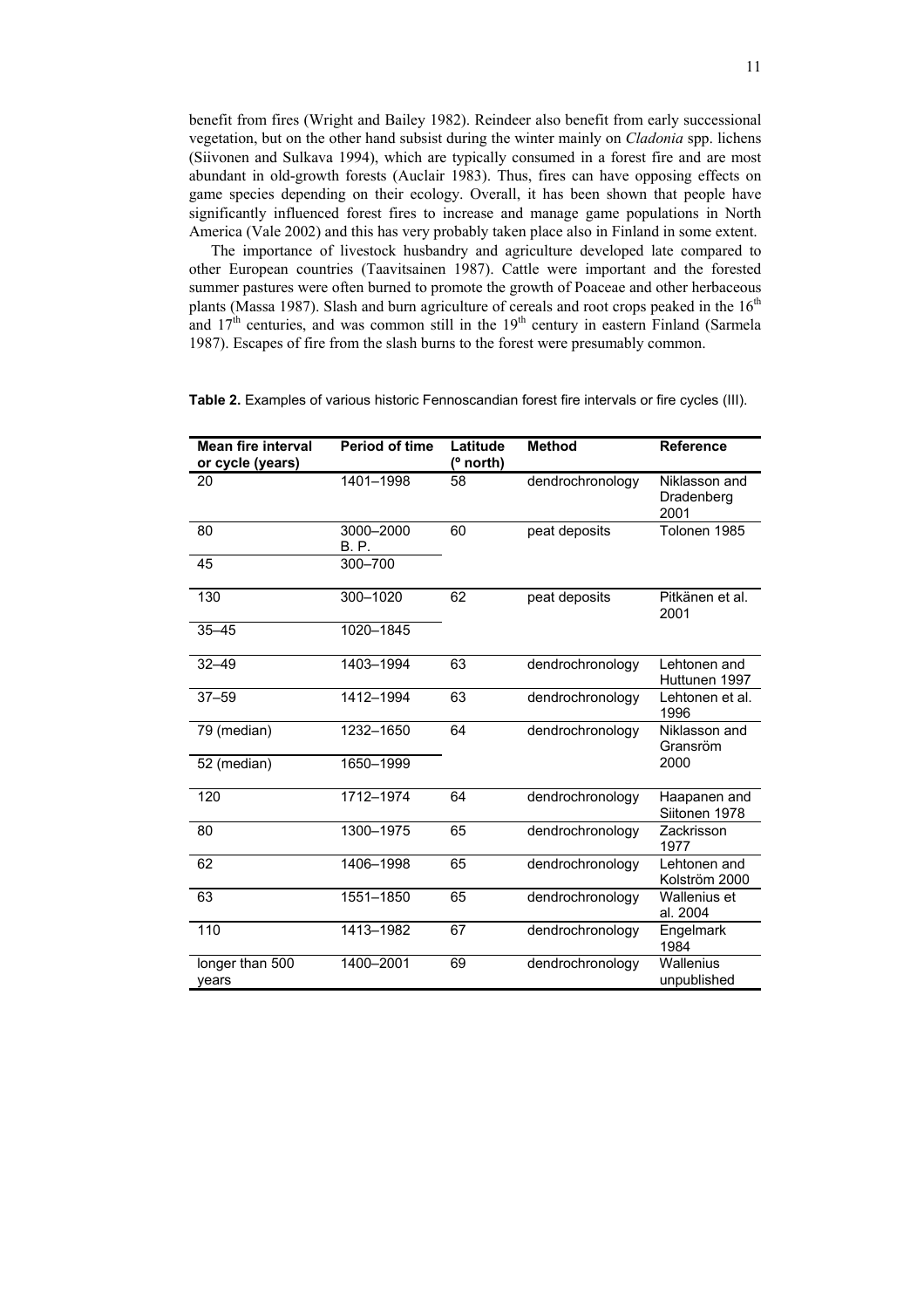| Cause                  | Proportion (%) |
|------------------------|----------------|
| Camp-fire or the like  | 31             |
| Matchstick or the like | 11             |
| Lightning              | 10             |
| Cigarette or other     |                |
| form of tobacco        | 8              |
| Burning trash/litter   | 6              |
| Prescribed burning     | 5              |
| Miscellaneous          | 12             |
| Unknown reason         | 17             |

Table 3. Causes of forest fire ignition in 1996–2002 (Pronto database unpublished).

Forest fire history can be studied from peat (e.g. Pitkänen et al. 2002), lake (e.g. Pitkänen and Huttunen 1999) or alluvial sediments (e.g. Pierce et al. 2004) for the latest millenniums, from fire scars in trees for the latest centuries (e.g. Niklasson and Granström 2000) and from historical records for modern times (e.g. Malamud et al. 1998). These studies based on biological and other archives show significant changes in fire regimes in Fennoscandia during the last millennium. At first, the fire cycle decreased until the latter half of the  $19<sup>th</sup>$  century to less than a century in southern Fennoscandia probably due to the increasing density of human-caused ignitions (Niklasson and Granström 2000). From the latter half of the  $19<sup>th</sup>$  century the fires rapidly started diminishing because of fire suppression (e.g. Zackrisson 1977) or because of a decrease in the density of human-caused ignitions (Wallenius et al. 2004). The average fire size decreased throughout second half of the last millennium (Niklasson and Granström 2000, data from northern Sweden). The fire cycles have been shorter in southern Finland than in northern parts of the country (Table 2).

In the  $20<sup>th</sup>$  century both forest fires (Wallenius 2004) and prescribed burnings (Heikinheimo 1987) had a minor role compared to the previous centuries. Worth mentioning is a period of intense use of prescribed burning after clear-cutting to enhance *Pinus sylvestris* regeneration in the 1950s and 1960s (Parviainen 1996; Västilä 2003). At present (1996–2002) on average 1300 forest fires have been reported annually (excluding the archipelago of Åland in the south-west) (Pronto database unpublished). Only 5.7% of these fires have been estimated to be larger than one hectare (Pronto database unpublished). Because of their small average size, forest fires burn annually only 485 hectares (Pronto database unpublished). This leads to a theoretical average fire cycle of 54,000 years in Finland. South of 62° N the fire cycle is 18,000 years and north of 67° N it is 609,000 years. Half of the fires are ignited by people who are not careful with campfires, matches or cigarettes (Table 3). The reported fires only seldom fires burn the majority of living needles. Typically, the fire remains a surface fire and possibly kills small trees and a portion of larger trees.

The small size of forest fires can probably mainly be attributed to a dense road network, which causes fast detection and initial attack and creates firebreaks for spreading surface fires. To describe and inform the public about the fire risk the Finnish Meteorological Institute operates a fire danger rating system (based on Finnish forest fire risk index model; Venäläinen and Heikinheimo 2003). The scaled estimated fuel moisture content is provided for fire suppression authorities. When the estimated fuel moisture content is below a fixed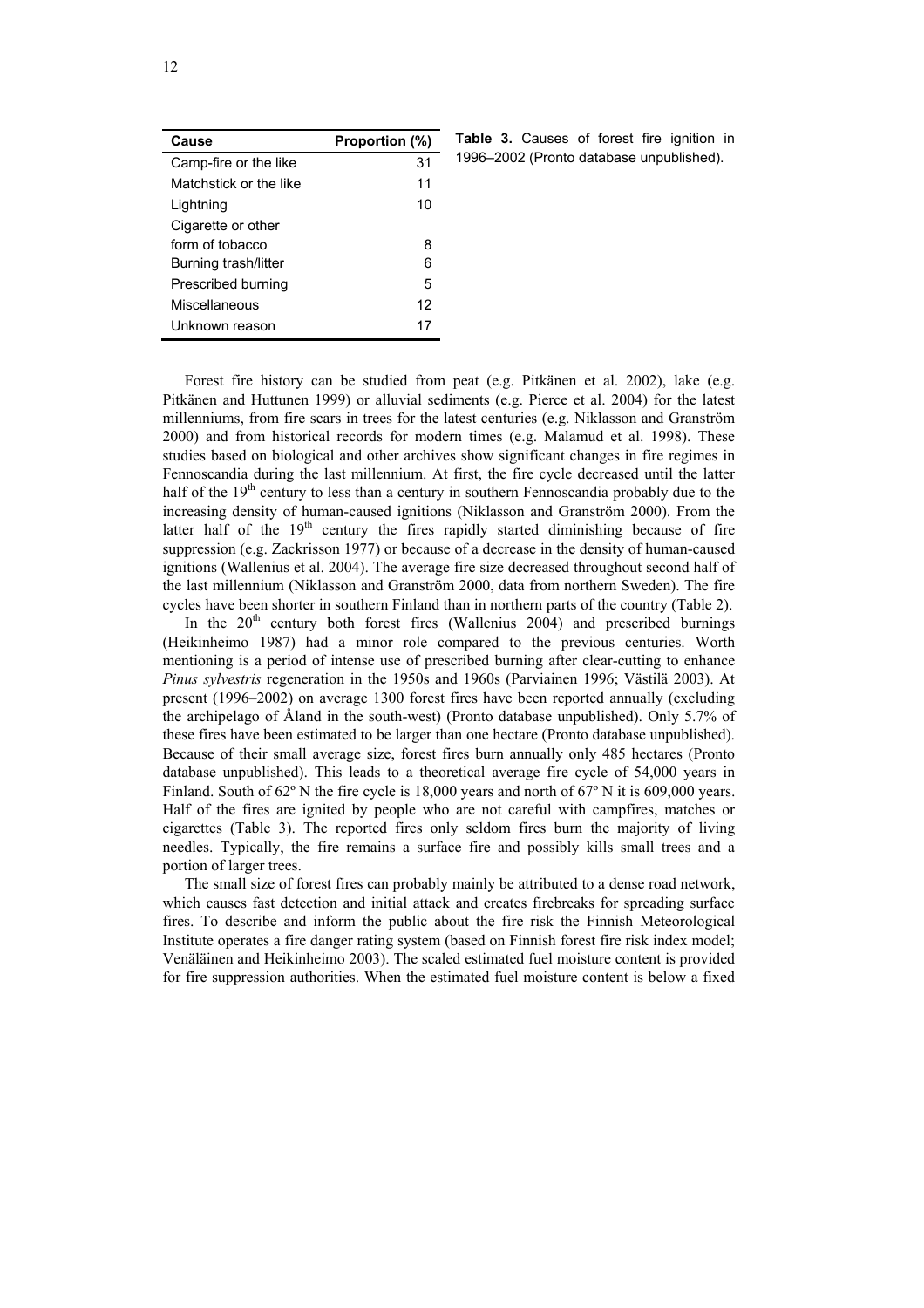limit a forest fire warning is given to general public in the media and igniting campfires becomes illegal.

Towards the end of the 20<sup>th</sup> century, the virtual absence of fire in the forests and the interest in biodiversity conservation led to concern about the fate of organisms dependent on fire-created substances (Lindberg and Vanha-Majamaa 2004; Ahlroth and Lehesvirta 2004). This concern influenced forest management guidelines and practices. Prescribed burning after clear cutting and the use of restoration burnings with principally noncommercial aims have been promoted (Rassi et al. 2001; Kuuluvainen et al. 2002; Lindberg and Vanha-Majamaa 2004). Restoration to create "natural" stand structures has also increased the need for knowledge about natural fire regimes.

Often natural and semi-natural fire regimes for a given location are discussed without specifying the level of human influence (e.g. Slocum et al. 2003). However, because even a sparse hunter-gatherer population can substantially influence fire regimes by igniting fires (Pyne et al. 1996), it is advisable to make a clear distinction between natural and historic fire regimes.

Modern fire regimes can be studied based on forest fire records (e.g. Table 3), while historic regimes can be examined using paleoecological methods or forest structure (Kuuluvainen et al. 2002). However, natural fire regimes are also of interest from a general interest point of view (even discussed in Finnish school textbooks (Raekunnas et al. 1999)) and as a reference for forest ecosystem management and restoration (Perera et al. 2004). Some indication of natural fire regimes can be obtained by studying historical periods of low human influence or sparsely populated but ecologically areas similar to those in Finland. However, all boreal regions have at least occasional hunters who can ignite fires and Finland has been inhabited throughout the Holocene (Huurre 2001). Therefore, the "natural fire regime" is ultimately more of a theoretical concept; nevertheless, it is possible to try to define the main features of the natural fire regime indirectly based on climate and fuel characteristics. This approach together with assumptions on human influence can also shed additional light on historic fire regimes to support studies based on paleoecological methods.

Forest fires have been traditionally studied in Finland from the point of view of natural hazard reduction (e.g. Saari 1923). Studies of the influence of weather on forest fires included lightning-caused ignitions (Keränen 1929) and estimation of fuel moisture based on weather data (Franssila 1959).

Forest fires are nowadays successfully controlled in Finland but additional knowledge on the influence of weather on forest fires may be used to increase the cost-effectiveness of fire suppression and may help to predict necessary improvements in fire suppression as a result of the global climate change. Another reason for the increasing demand for information about the influence of weather on forest fires is the recent increase in prescribed burning in Finland (Västilä 2003). This is because its technical implementation is weather sensitive. In addition, some characteristics of natural or even historic fire regimes can be estimated based on climatic data, and these estimates can be used to set guidelines for prescribed burning. Knowledge of the characteristics of natural or historic fire regimes can also be valuable for other forms of forest management than prescribed burning. For example, recommendations on rotation periods in even-aged forest management aimed at restoration and biodiversity conservation could be based on natural fire cycles (Angelstam 1998; Bergeron et al. 2002).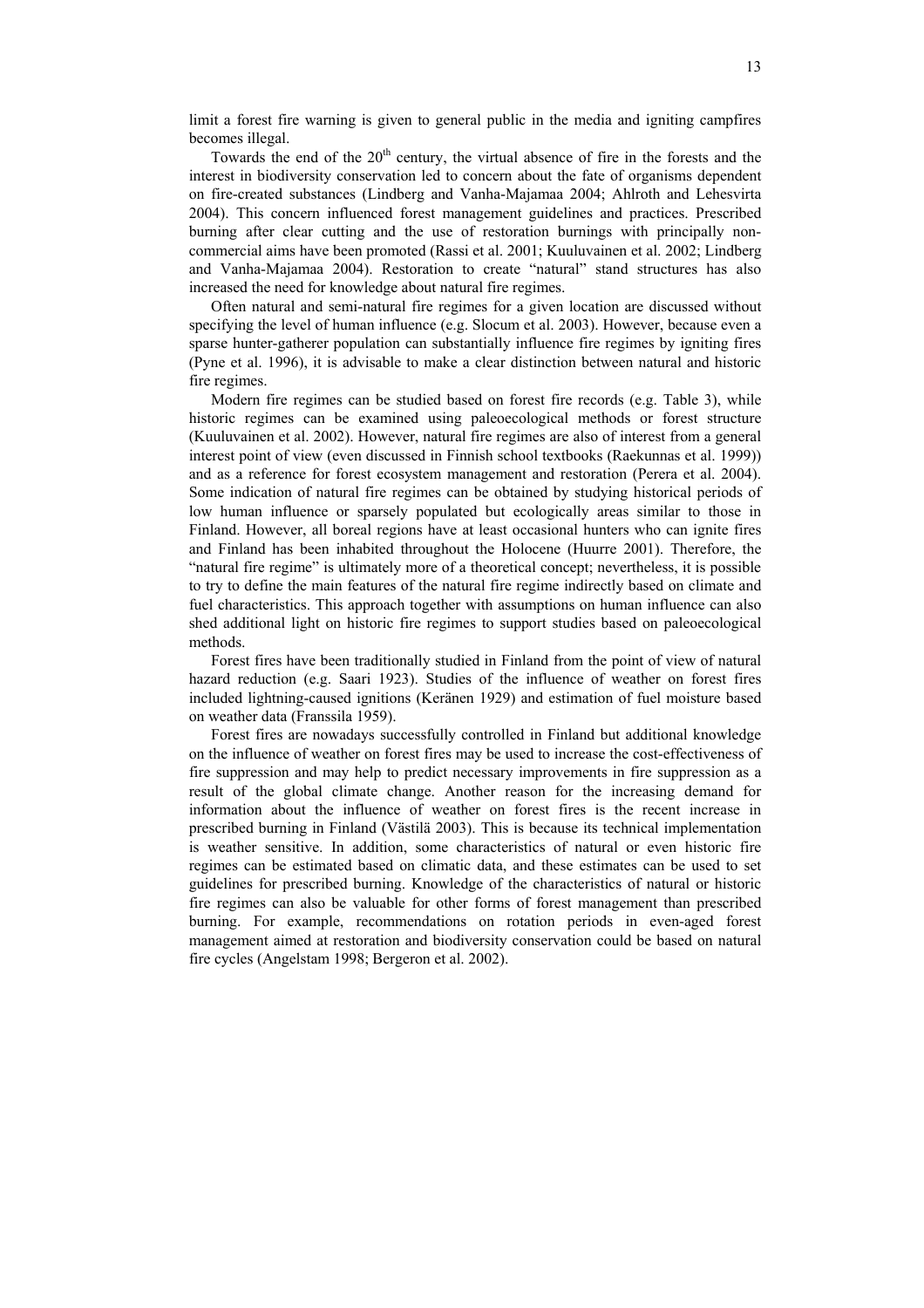# **OBJECTIVES**

The main objective of this thesis was to study the influence of weather on forest fires and that of climate on fire regimes in Finland. The three more specific objectives were:

1. to examine the influence of thunderstorm and flash characteristics on ignition probability of a stroke (II)

2. to study the spatio-temporal distribution of lightning-caused forest fires (III)

3. to examine the level and variation of ignition probability to understand climate-caused variation in fuel moisture (IV)

To reach these three main objectives, some intermediate goals had to be met. A method of grouping flashes into thunderstorms (I) was developed in order to examine the influence of thunderstorm characteristics on ignition probability of a stroke. A statistical method was developed to describe the spatial variation in the density of all lightning-caused forest fires, assuming that the proportion of reported lightning-caused forest fires of all lightning-caused forest fires was dependent on population density. (III).

# **DIRECT INFLUENCES OF WEATHER AND CLIMATE ON FIRES**

### **An analysis of weather influences on forest fires**

According to the scientific literature (e.g. Viegas 1998) and fire-fighters' handbooks (e.g. Heikkilä et al. 1993), the occurrence of forest fires and their behaviour depends on fuels, weather and topography. However, Finland is relatively flat and topography can often be ignored. On the other hand, the possible human action (ignitions and suppression of fires) can be listed. The influence of weather can also be divided into three separate factors (lightning, fuel moisture and wind) (Figure 11 in IV) on the basis of the different mechanisms by which they affect forest fires. Lightning causes ignition. Fuel moisture influences both ignitions and fire behaviour and is influenced by the weather before the fire. Wind during a fire affects fire behaviour. The three weather factors are shown in Figure 1, and I use this novel typology throughout this thesis.

Knowledge of the influence of lightning, fuel moisture and wind on ignition and fire behaviour can be useful when analysing fires in different spatial and temporal scales. Weather before and during a fire influences its ignition, spread and extinction. This topic has been widely studied (e.g. Fuquay et al. 1967; Rothermel 1972) and this knowledge is of significant importance for forest fire control. On the other hand, as a fire regime is composed of individual fires over space and time, influence of long-term weather factors, i.e. climate, can be studied to understand variations in fire regimes (Figure 1).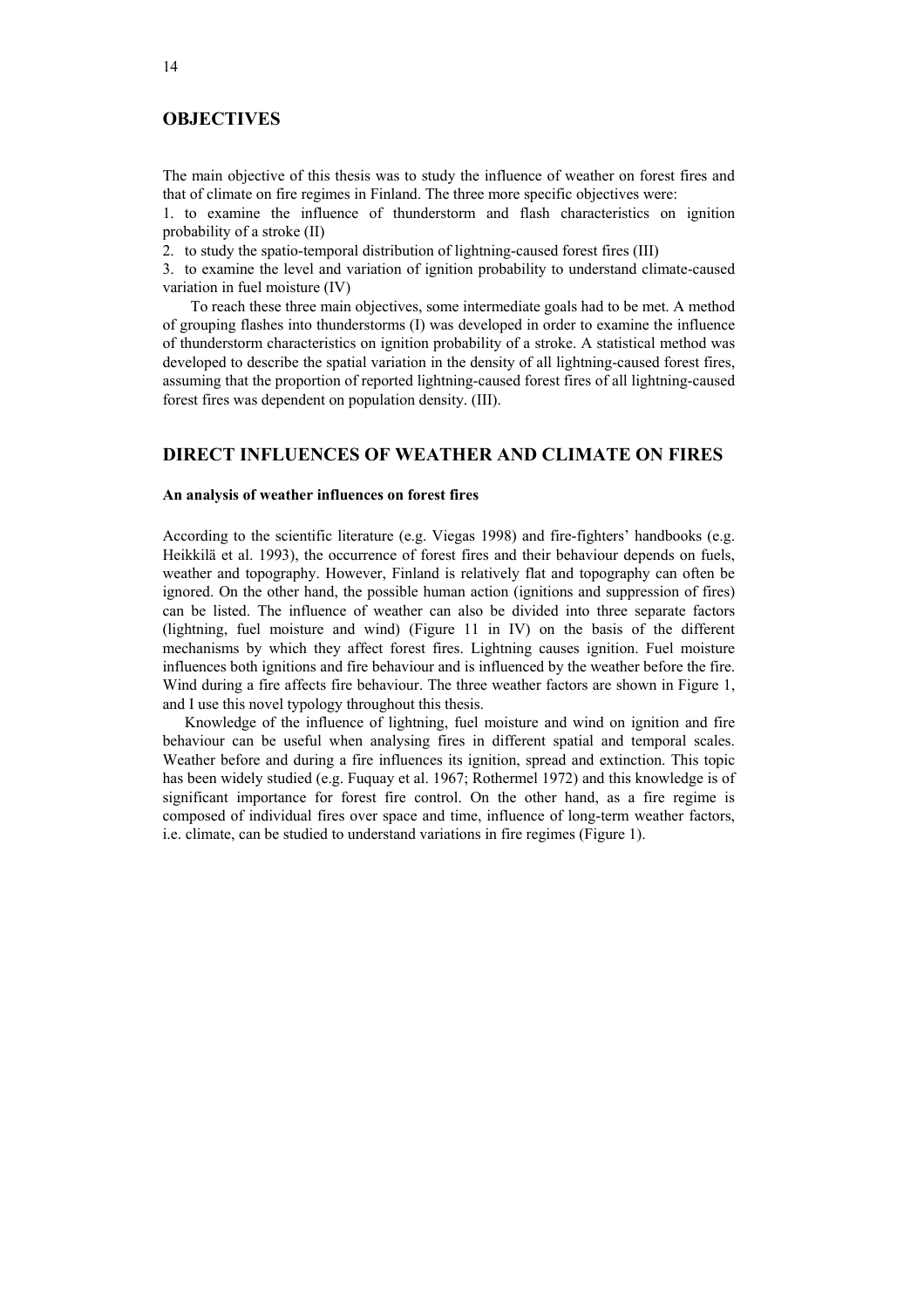

**Figure 1.** Influence of weather on an individual fire and influence of climate on fire regimes. The scope of weather or climate is represented by a rectangle. The three weather factors examined and compared in this thesis, lightning, fuel moisture and wind, are given in bold print. The Roman numerals from I to IV refer to the four research articles.

## **Lightning**

In Finland, about 130,000 cloud-to-ground flashes are detected annually (Tuomi 2004). One flash is on average composed of 1.8 strokes (Tuomi 2004). Both in northern and coastal Finland fewer flashes are detected than in inland parts of southern Finland (Figure 2). Most flashes occur between June 25 and August 5 (Tuomi 2004).

Thunderstorm systems can be classified based on the spatial pattern of cloud-to-ground strokes. Dense coverage of flashes over a large area is often associated with thunderstorms related with frontal systems (e.g. Figure 1 in I) (Tuomi and Mäkelä 2003). Sometimes individual thunderstorms are clearly separated by areas in which no strokes are detected. These thunderstorms can be either moving (e.g. Figure 2 in I) or stationary (e.g. Figure 3 in I) and often occur on warm afternoons of sunny days (Tuomi and Mäkelä 2003).

Weather influences ignition via lightning and fuel moisture (Figure 1), the latter being largely determined by precipitation. Both lightning and precipitation are always associated with thunderstorms (although it is possible all raindrops evaporate before reaching the ground) (Schroeder and Buck 1970; Ahrens 2003) and therefore the relationship between lighting and precipitation is a key issue for understanding lighting-caused ignitions. Already in the late 1920s, Keränen (1929) hypothesised that convective "warm afternoon thunderstorms" play a key role in lightning-caused forest fire ignitions.

A long-continuing current is a low-level current following a stroke. It is associated only with a small proportion of cloud-to-ground flashes (Rakov and Uman 2003). Previous research has shown that a long-continuing current between strokes in a flash is necessary for forest fire ignition (Fuquay et al. 1967) and that this long-continuing current is more likely to be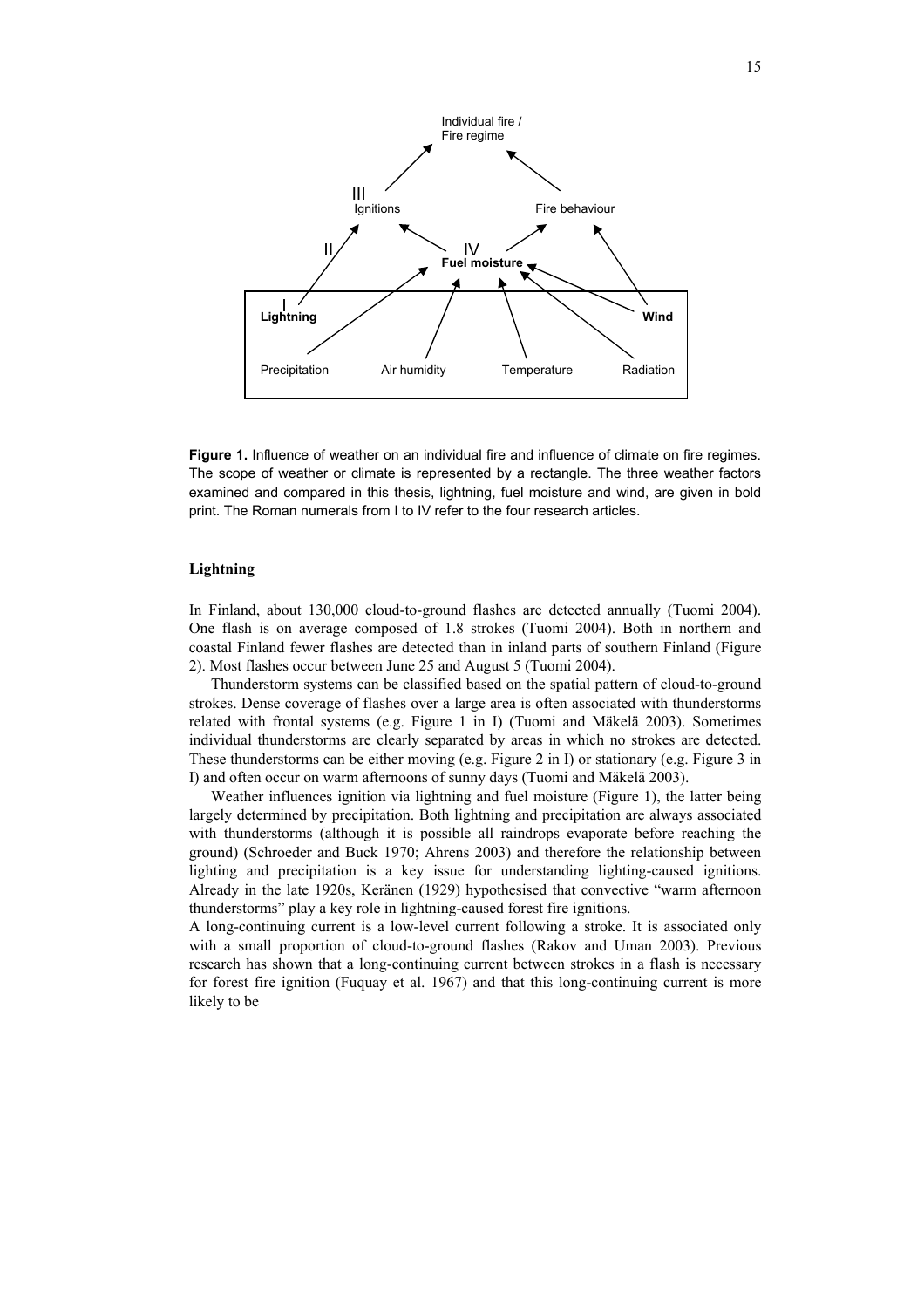

**Figure 2.** Density of located lightning flashes (per year and per 100  $km^2$  of water and land) based on data from 1998–2004. Most strokes were not detected in northern Finland before 2002, when new sensors were added. The corresponding density for the region north of Sodankylä (location of Sodankylä in Figure 6) calculated based on years 2002–2004 is 20–30 flashes. (Tuomi 2004)

attached to a positive stroke (Fuquay 1980). The multiplicity of flashes and the polarity has been shown to correlate similarly with the occurrence of a long-continuing current. High multiplicity has been demonstrated to increase the probability of a long-continuing current (Shindo and Uman 1989) and therefore ignition probability of a stroke (Flannigan and Wotton 1990).

Lightning is an important ecological factor (Komarek 1969). In many parts of the world where fires significantly influence large areas, lightning is the main source of ignition and is therefore an important concern for forest fire management (e.g. Jonhson 1992). Even though forest fires are currently negligible in Finland, and lightning ignites only 10% of them (Table 3), an understanding of this only possible non-anthropogenic (Pronto database unpublished; Gromtsev 2002) mechanism of ignition, is important e.g. if natural disturbance dynamics are modelled (e.g. Li 2000).

### **Fuel moisture**

Forest fuel moisture is determined by adsorption and desorption (Nelson 2001). Adsorption is determined in Finnish conditions by precipitation and relative humidity, while desorption is dependent on temperature, relative humidity, radiation and wind (Nelson 2001; Venäläinen and Heikinheimo 2003). These determinants of fuel moisture vary considerably both spatially within Finland and temporally between seasons (Drebs et al. 2002).

Both lightning and wind are components of weather that directly influence fire ignition or fire behaviour (Figure 1). Fuel moisture directly influences fire ignition and behaviour,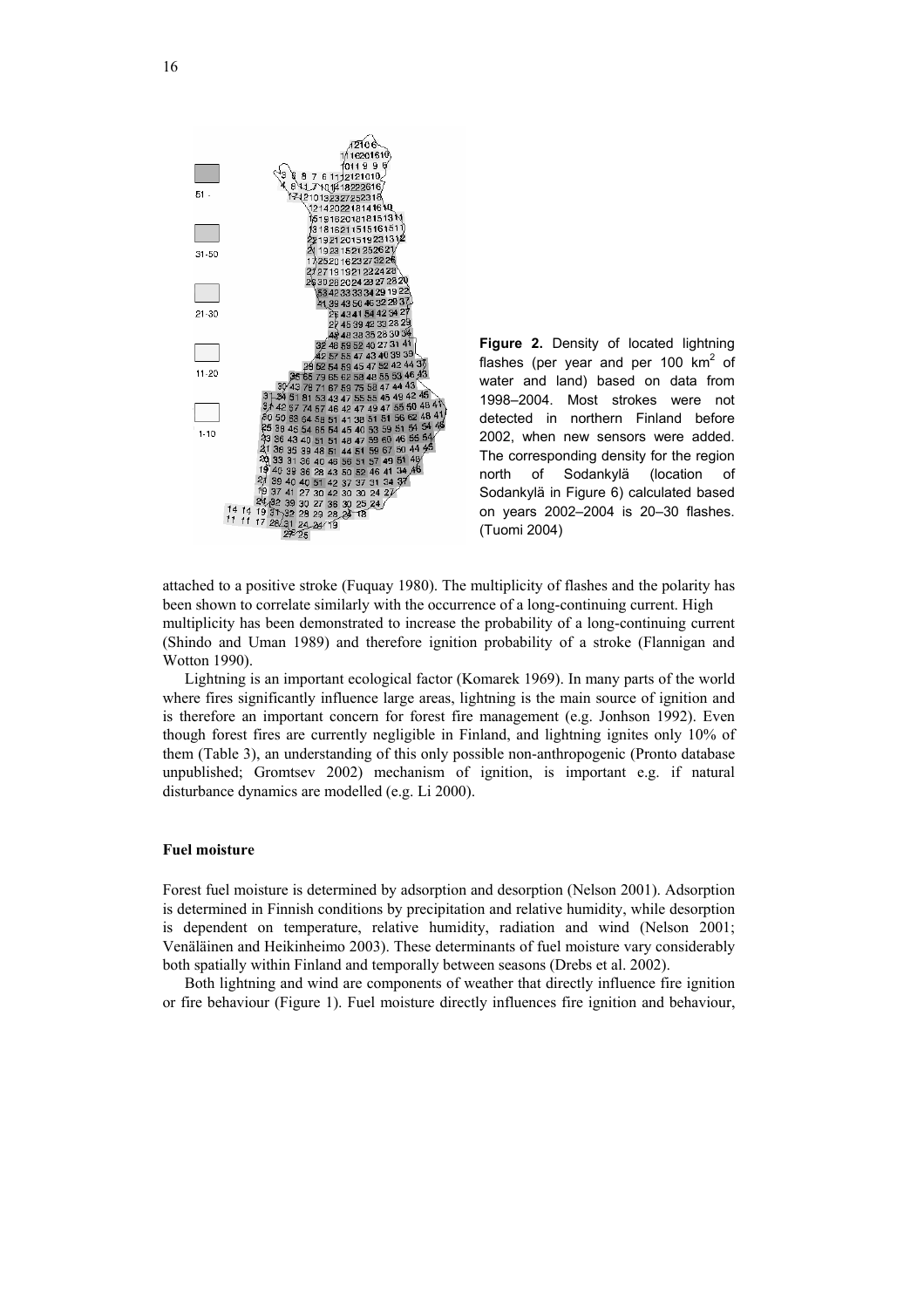but it is not a component of weather (Figure 1). Several components of weather influence fuel moisture directly, such as precipitation, air humidity, temperature, radiation and wind, but their effect is noticeable only after a time lag.

Moisture content in forest fuels is inversely related to ignition probability (Tanskanen et al. 2005). Its presence increases the time needed for preheating of a particle and its burning time (Nelson 2001) as moisture must be evaporated before the fuel temperature can exceed 100 ºC (Johnson 1992). The seasonal changes in fuel moisture are so distinct in Finland that a separate fire season is often specified (e.g. from May to August in southern Finland in Heikkilä et al. 1999). Despite the spatial variation in the determinants of fuel moisture in Finland, typically no geographical distinction is made in textbooks when discussing fire regimes (e.g. Hannelius and Kuusela 1995; Raekunnas et al.1999).

### **Wind**

There is little spatial variation in regional scales in mean wind speeds in Finland (Drebs et al. 2002) compared to the variation in flash density and variation in most determinants of fuel moisture. However, small-scale variations caused by differences in topography and vegetation are important. At the main weather stations at nine inland airports, measured average speeds (averages of daily averages) in the fire season, (here from May to August) vary from 2.9 m/s to 4.0 m/s (Drebs et al. 2002). However, these extreme mean values were measured at neighbouring airports (less than 200 km apart) and are caused by varying altitude and friction from land surface roughness around the airport and not by actual variability in the climatic conditions (Tammelin 1991). No spatial gradients in average wind speeds during the fire season have been detected (Drebs et al. 2002). In addition, the occurrence of strong winds, needed for crown fires is relatively invariable in inland Finland (Puranen 2005). The temporal variation (seasonal scale) in wind speeds is also small (Drebs et al. 2002). There is a steady decrease in the average wind speed of only 10% from May to September (Drebs et al. 2002). The highest average wind speeds are measured in November at most stations (Drebs et al. 2002).

The influence of wind on the drying of fuels was discussed above (Figure 1). However, wind influences fire ignition and behaviour also directly. Wind influences combustion by feeding oxygen-rich air in the combustion zone and by altering the path of hot gases (Chandler et al. 1983). Wind also significantly increases the horizontal travel of burning pieces of fuel, which can help a fire spreading downwind jump over fuel breaks (spotting) such as streams (Nelson 2003). Normally a more important effect than spotting for the rate of spread of a fireline downwind is the bending of flames and plumes, thus preheating fuels effectively (Chandler et al. 1983).

Whether wind influences ignition or not depends on the definition of "ignition". In some textbooks (e.g. Chandler et al. 1983) and in this thesis (Figure 1) wind is considered not to influence ignition. The transition from smouldering to flaming combustion is enhanced by the increased availability of oxygen due to wind (Miyanishi 2001). In some cases, burning pieces of fuel can be blown to another location and start a fire. Rather than calling these ignitions as such, these might be propagations of fire from the area in which it was intended to burn (e.g. a fire spreading from a campfire or from a prescribed area). Wind also increases the "ignition probability" of some fuel types in field and laboratory ignition tests in which a burning match is placed on forest floor and the initial spread is observed. If only the moment of the start of combustion is considered "ignition", this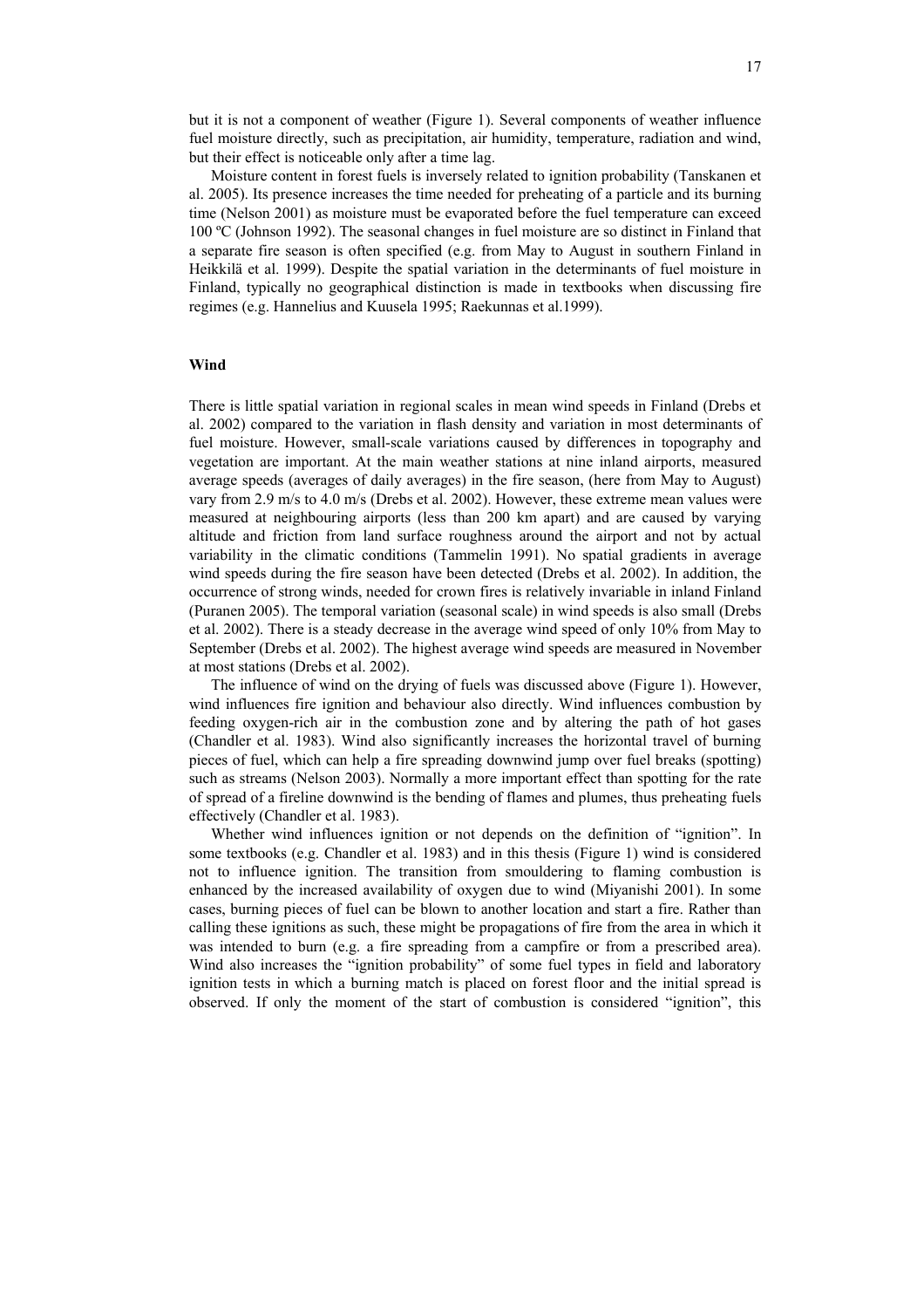increasing "ignition probability" with wind in these experiments is caused by a change in fire behaviour, as typically some seconds have passed prior to extinction in still conditions.

## **Relative importance of lightning, fuel moisture and wind for forest fires**

The relative importance of lightning, fuel moisture and wind for forest fires is dependent on whether an individual fire or a fire regime in general is considered, as well as on whether the fire regime is natural or human-influenced. For example, lightning is relatively unimportant in the modern fire regime in Finland. However, as it is the only natural cause of ignition, it has a central role in the influence of weather and climate on fires in the natural regime and possibly has been in historic fire regimes.

Information on spatial and temporal variation in fuel moisture is valuable for modern fire control in time scales for both individual fires and fire regimes, and it can be used to suppress individual fires or for making strategic plans for nation-wide fire control. It can also be helpful in estimating spatial or temporal variation in historic or natural fire regimes.

Because there is little spatial (at regional scale) or temporal variation (at seasonal scale) in wind speeds in Finland (Drebs et al. 2002), wind probably causes little or no variation in fire regimes. This is also valid for historic fire regimes assuming that wind climate has been similar. On the other hand, wind is very important for explaining the behaviour of individual forest fires.

# **MATERIAL AND METHODS**

## **Lightning location data (I, II)**

To examine the influence of thunderstorm and flash characteristics on ignition probability of a stroke data on lightning was needed. Cloud-to-ground strokes emit electromagnetic radiation that is detected by a lightning location system (Tuomi 2004). The system reports location, exact time, peak strength and polarity of the stroke, and if several strokes are close enough in time and space, it groups them into a single flash. The current system covering Finland except the northernmost parts has been in operation since 1998 and has a location error of approximately one km (Tuomi 2004). The detection efficiency is unclear but has been estimated vary between 40% and 90%.

#### **Grouping flashes into thunderstorms (I)**

Flashes were grouped into thunderstorms using several rules. A flash was related to the nearest thunderstorm if the lag from the previous flash in the thunderstorm in question was less than 15 minutes and the distance to the centre of its latest 20 flashes was less than 15 km. In addition, if the time lag multiplied by the distance exceeded a certain limit, the new flash was not considered part of the thunderstorm (this rule was not used in II, where the grouping method was applied). The values of these rules were set subjectively but based on our best understanding of thunderstorm dimensions (e.g. McIlveen 1992; Ahrens 2003) and on extensive trials of grouping using varying values for the rules above.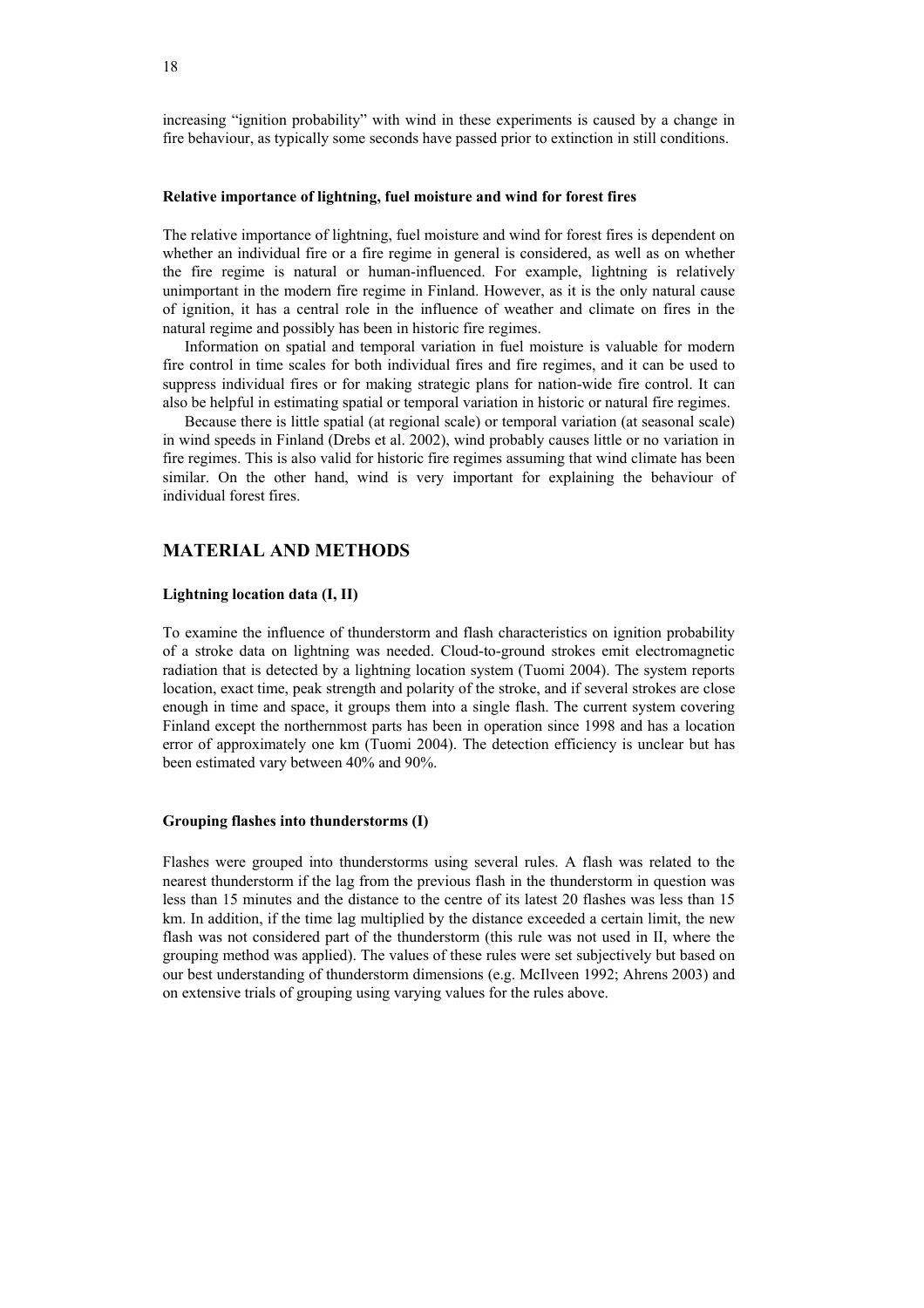#### **Forest fire records (II, III)**

To study the spatio-temporal distribution of lightning-ignited forest fires and to link strokes with fires data on forest fires was needed. The Finnish Ministry of the Interior has collected information on forest fires from municipal chiefs of fire brigades. Records prior to 1985 are not available. In 1993, a new electronic recording system, called the Pronto database (unpublished), was introduced. Because it took three years to set the system fully up, data for the period 1993–1995 is not reliable. Both forest fire databases include information on the municipality, area burned and estimated date, time and cause of ignition. In addition, the electronic database provides chiefs of fire brigades with an opportunity to comment, for example on the location of the ignition in the forest and the elapsed time from when a thunderstorm ignites a smouldering fire to the start of flaming combustion. The newer database also includes more detailed information on the coordinates of ignition. Unfortunately, this was only seldom given directly with exact coordinates but was typically based on a road address or a grid of 2km X 2km squares used by rescue services. A large proportion of fires had insufficient or unclear locating information.

### **Linking lightning with fires (II)**

To examine the influence of thunderstorm and flash characteristics on ignition probability of a stroke a linking method was developed. First, all strokes less than 50 hours and 10 km (both subjectively chosen) from a fire estimated to be ignited by lightning were given a positive "proximity index" (*A*). If *T* is the delay from a stroke to the time of ignition (in hours) and *S* the distance between the stroke and the nearest fire (kilometres), the proximity index was obtained as:

$$
A = \left(1 - \frac{T}{50}\right)\left(1 - \frac{S}{10}\right). \tag{1}
$$

Based on proximity indices, the probability that the fire estimated to be ignited by lightning was actually ignited by lightning (*B*) was obtained as:

$$
B = 1 - \prod_{i=1}^{n} (1 - A_i),
$$
 (2)

where  $A_i$  is the proximity index of a stroke surrounding a fire in question and n is the number of strokes with positive proximity index surrounding the fire.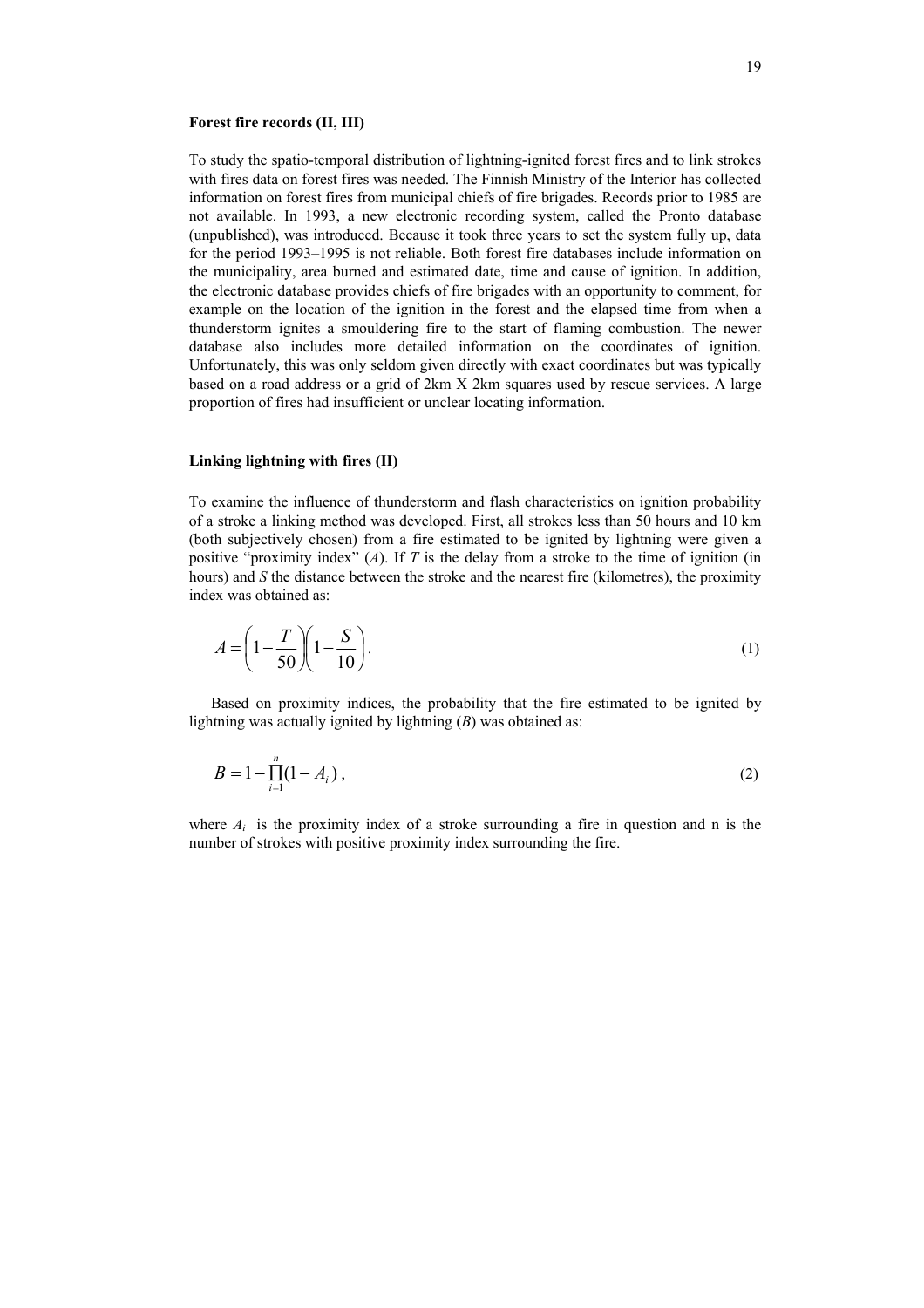The ignition probability of a stroke  $(P_k)$ , i.e. the probability that stroke  $k$  ignited a forest fire, was computed from the probability that the fire was ignited by lightning (*B*), and the ratio of the proximity index of the stroke in question  $(A_k)$  to that of all strokes associated with this fire:

$$
P_k = B \left( \frac{A_k}{\sum_{i=1}^n A_i} \right). \tag{3}
$$

#### **Estimation of unreported lightning-caused forest fires (III)**

The proportion of lightning-caused forest fires that remain unreported to the forest fire record was estimated based on municipal population densities reported by Koskenranta and Piipponen in 2001. For this purpose, it was assumed that inhabitants of all rural municipalities are randomly distributed (or have the same level of clustering) and that each inhabitant reports all fires from a fixed area (averages of the area sizes are the same in various municipalities). In addition, it was assumed that a certain percentage of fires is reported regardless of the population density of the municipality in question (Eq. 1 in III).

With these assumptions it was possible to derive maximum likelihood estimates of the average size from which an inhabitant reports fires and the proportion of fires reported regardless of the population density in the municipality in question. For the computation we assumed that only population density influences the densities of reported lightning-caused forest fires in neighbouring municipalities.

#### **Derivation of ignition probability from weather data (IV)**

Based on standard weather station data from 26 weather stations at three-hour-intervals for the years 1961–1997 and on the Finnish forest fire risk index model (Heikinheimo et al. 1996; Venäläinen and Heikinheimo 2003) estimates of forest fuel moisture were calculated. The model assumes the fuel bed to constitute a uniform layer on the forest floor and that therefore both gain and loss of water are possible only through its upper surface. It also assumes that the fuel moisture content increases due to rain, and the potential evaporation is modelled based on air temperature, air humidity, wind speed and surface net radiation. The ratio of the actual evaporation to the potential evaporation is dependent on the moisture content of the fuel.

The fuel moisture content estimates were linked with ignition probability using data from ignition experiments. In these experiments, burning standard matches were placed on the forest floor (Tanskanen et al. 2005). Estimates of fuel moisture for the location where the experiments were conducted were plotted with the observed ignition probability and a two-part linear model was fitted to the data (Figure 2 in IV). This model was then used for estimating ignition probabilities based on moisture content estimates for the whole country.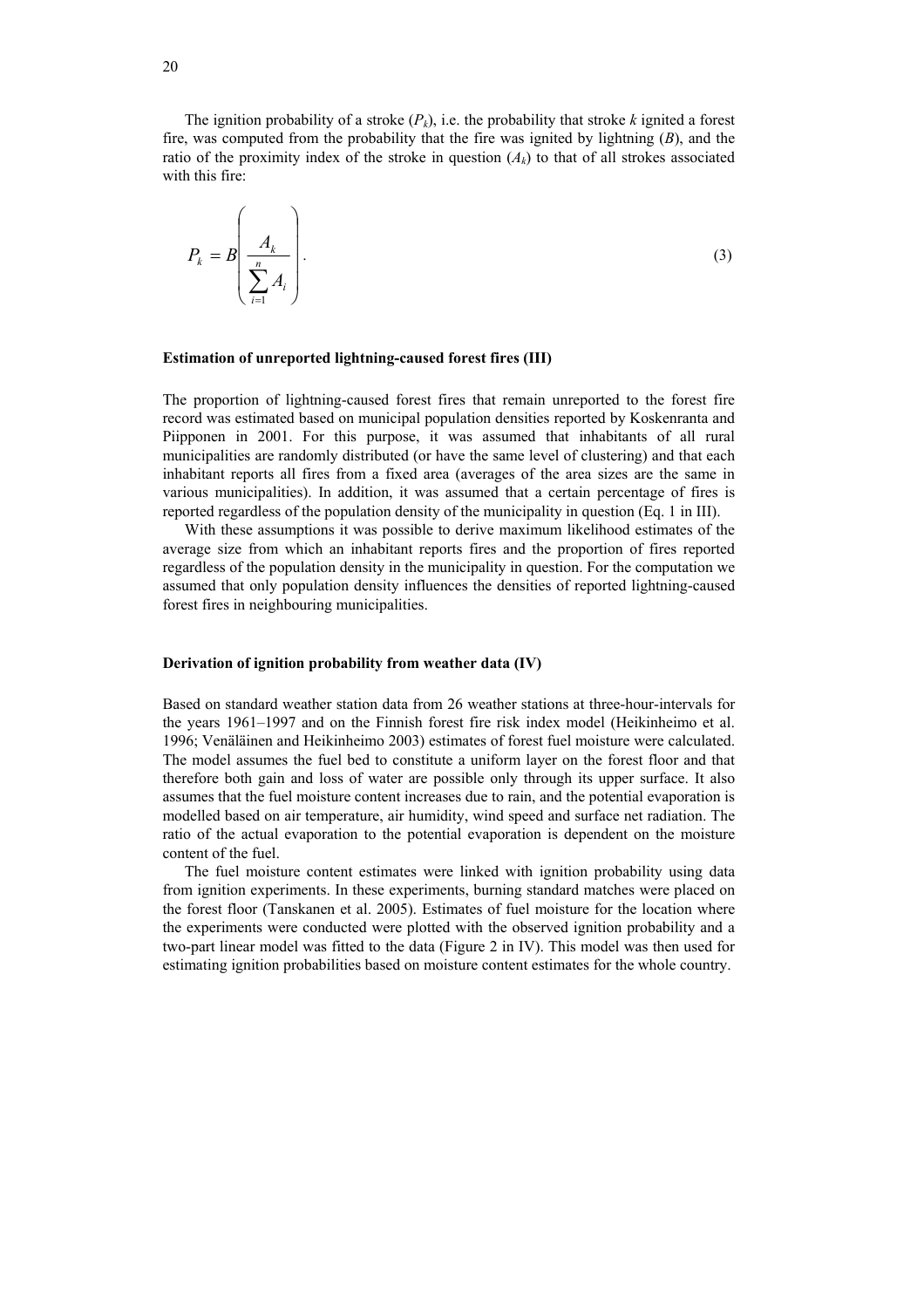# **RESULTS AND DISCUSSION**

## **Thunderstorm life-cycle, precipitation and ignitions (I, II, IV)**

The data clearly showed that the ignition probability of a stroke is higher than average in small thunderstorms of low intensity (Figure 3 f, g, h and j). This difference is probably caused by less abundant precipitation in thunderstorms with only a few flashes. The importance of precipitation is indicated also by lower than average ignition probability of strokes near the half-life of the thunderstorm (Figure 3 k) which is the most intensive phase in terms of precipitation (see Ahrens 2003).

These results are consistent with the hypotheses of Keränen (1929) that small afternoon thunderstorms are an important cause of lightning-ignited forest fires (Figure 3 b, f and j). Similar information given by Granström (1993), based on old Swedish literature in which "local thermal cells" have been related to many fires, is well supported by the results of this study (Figure 3 h). Rorig and Ferguson (2002) report that in a fast-moving thunderstorm less rain accumulates in a given location and this can increase the ignition probability of a stroke. This is also in agreement with the results of this study (Figure 3 i).

## **Flash types and ignition probability of a stroke (II)**

Previous studies (Fuquay et al. 1967; Fuquay 1980) found that positive strokes are more likely than negative strokes to ignite forest fires. In contrast, we found that on average, positive and negative strokes were equally likely to ignite a fire. We also found significantly decreasing ignition probabilities in association with strokes with increasing multiplicity (Figure 3 e), which is clearly in contrast with results from previous research (Fuquay et al. 1967; Shindo and Uman 1989; Flannigan and Wotton 1990).

We also studied the relation between stroke peak current strength and ignition probability separately for positive and negative strokes. For both polarities, the ignition probability was very low for weak strokes and increased with increasing strength (Figure 3 c and d). An important difference in ignition probability for very strong strokes is likely. The ignition probability of negative strokes decreased at very strong peak current strength while for positive strokes the ignition probability continued to increase (Fig 3 c and d).

As mentioned, increasing multiplicity was inversely related with ignition probability of a stroke. However, multiplicity did not influence the ignition probability of a flash. Assuming that ignition probability of a stroke is dependent on its physical characteristics, ignition probability per stroke is an adequate unit for comparisons of ignition probability. However, as there are far fewer ground terminals (lower ends of lightning discharges in the atmosphere) than strokes in a flash (Proceedings of… 2004) and if ignition is dependent not on the physical characteristics of strokes but on fuels, ignition probability per flash is a more adequate unit.

The results about the influence of polarity and multiplicity contradict prevailing theory, which may be due to one or several of the following reasons: 1) Long-continuing current is not important in lightning ignitions. 2) Long-continuing current is not more often than average associated with strokes in flashes of high multiplicity or positive strokes in Finland. 3) The occurrence of positive strokes and flashes of high multiplicity is correlated with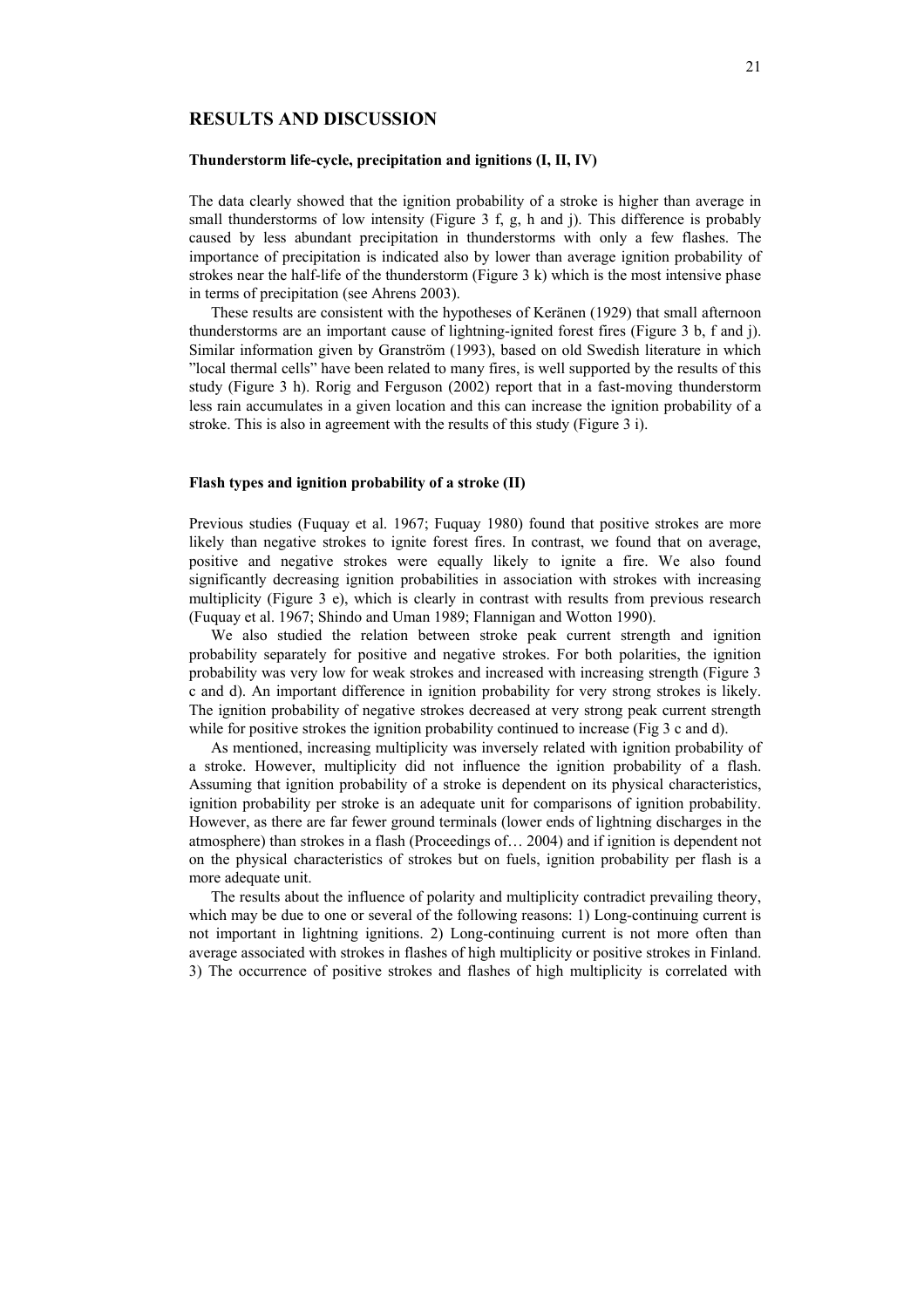another variable, such as precipitation, which cancels out the effect of higher probability of long-continuing current on the probability that a stroke will result in ignition.



**Figure 3.** Dependence of ignition probability from a stroke on selected variables, (solid line with solid circles; scale on the left) and average ignition probability of all strokes (dotted line). The number of strokes in each category is shown with columns (scale on the right). Yaxis scales in all diagrams are equivalent. (II)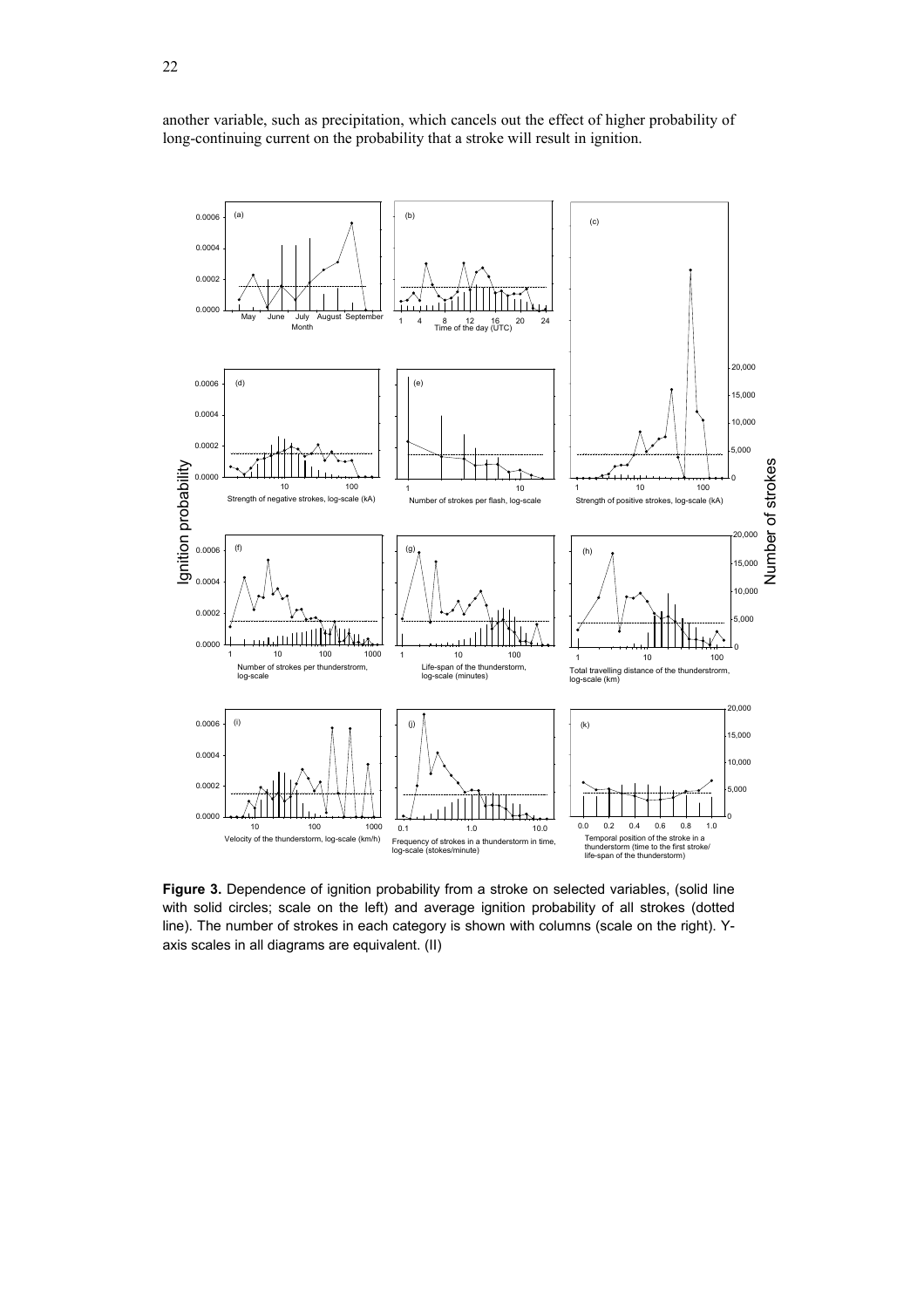#### **Annual climatic variation and forest fires (II, III, IV)**

The weather factors lightning, fuel moisture and wind, all have their specific annual variation. The results of this study showed that highest ignition probability (lowest fuel moisture content) occurred in southern Finland (around Lahti; see Figure 6 for the location of Lahti) already in late May and early June, and in northern Finland (around Sodankylä; see Figure 6 for the location of Sodankylä) in late June (Figure 4). Monthly averages of wind speeds in inland Finland are relatively constant (Drebs et al. 2002). Most of the lightning occurs in late June, July and early August (Tuomi 2004).

Lighting-caused forest fires are influenced by fuel moisture and occurrence of lighting (Figure 1). As shown in Figure 3 a, ignition probability of a stroke increased during the fire season. Assumingly this trend is caused by the drying of deep duff layers during the summer. However, this increasing ignition probability of a stroke should also be detected by comparing lightning intensity (Tuomi 2004) and the number of lightning-ignited forest fires (Figure 5), both of which peak in mid-July and there is no evidence of strokes late in the season having a higher ignition probability. This contradiction may have been caused by the fact that lightning data were gathered in 1998–2004 and data on lightning-ignited forest fires were gathered in 1985–1992 and 1996–2001.



**Figure 4.** Average ignition probability variation in southern (Lahti) and northern (Sodankylä) Finland during the fire season. (IV)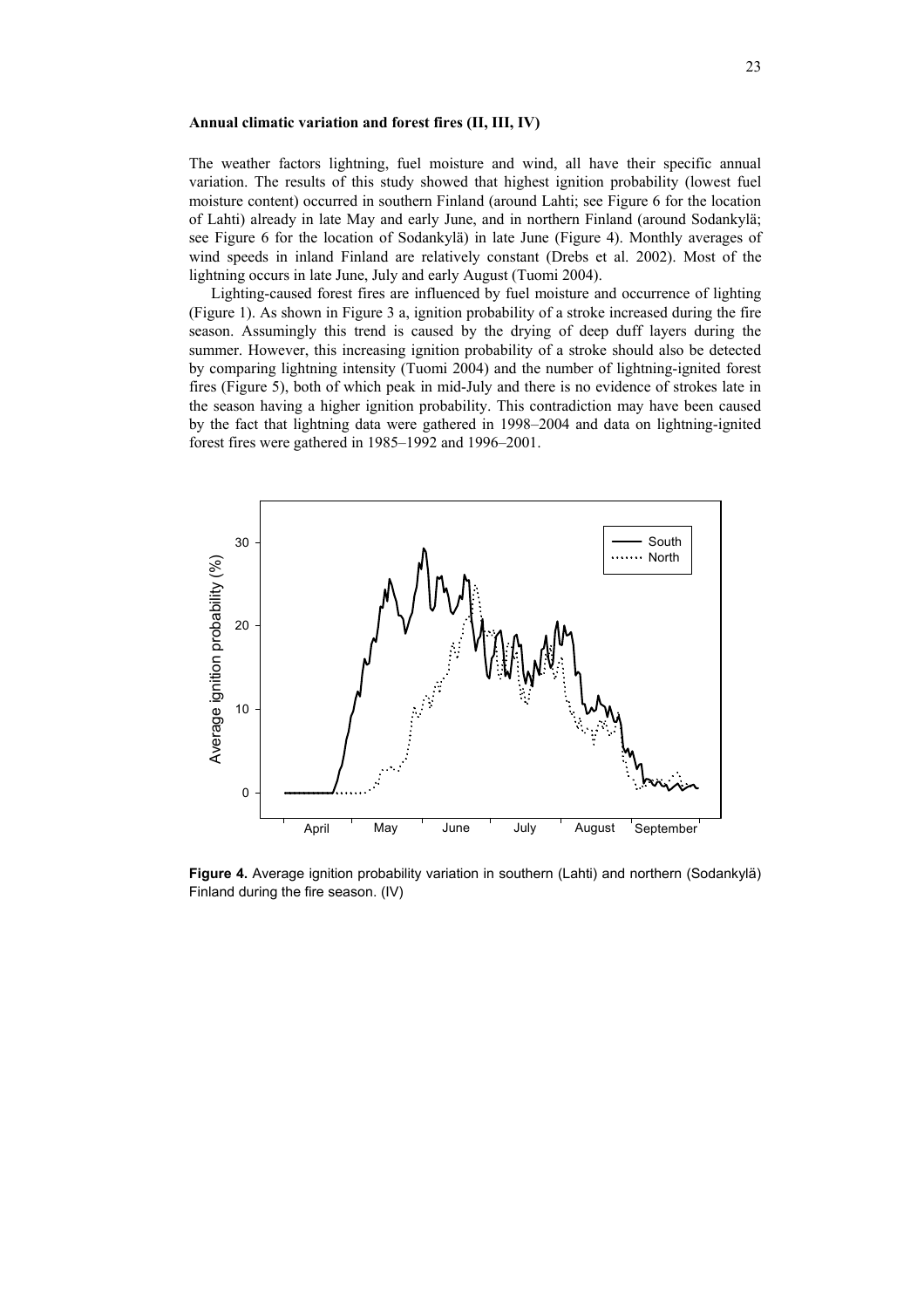

**Figure 5.** The total number of reported lightning-ignited forest fires for each day of the fire season during the 14 years included in the data. (III)

Another contradiction was the increase of the ignition probability of a stroke from July to August (Figure 3 a; points represent half month averages) despite a considerable increase in fuel moisture content (Figure 4). A probable cause for this is that fuel moisture was computed only for the 30-mm top organic layer of the soil on open location, while ignition probability of a stroke is also dependent on the moisture of deeper layers at sheltered sites near the tree bole that has conducted the lightning discharge. Deep and sheltered fuels dry more slowly and their dryness can peak much later than that of a 30-mm top organic layer of the soil on open location shown in Figure 4. On the other hand, to study fire spread the moisture content of probably a thinner and more rapidly drying layer should be modelled.

Based on datasets of the three climatic determinants (lightning, fuel moisture and wind) of fire regimes and forest fires, the climatic limits of the fire season can be determined independent from fire data. This can be helpful when estimating the fire seasons of historical or natural fire regimes. If forest fires are allowed to burn for a long time, their occurrence (e.g. area burned per day) peaks later than that of ignitions (Granström 1993). If anthropogenic ignitions are numerous, the climatic fire season lasts from May to August in southern Finland and from June to August in northern Finland. If lightning is the only cause of ignitions, also then the climatic fire season is from June to August in southern Finland.

The fact that there have been so few wildfires in recent decades in Finland has led to a concern that organisms that are dependent on substances created by fire, such as charred wood, are in danger (Rassi et al. 2003). This has led to recommendations to increase prescribed fires (Rassi et al. 2003). In North America, lack of congruency between the timing of prescribed burnings and the seasonal patterns of natural or historic fires has been a concern (e.g. Slocum et al 2003; Taylor and Skinner 2003). In Finland, this topic has not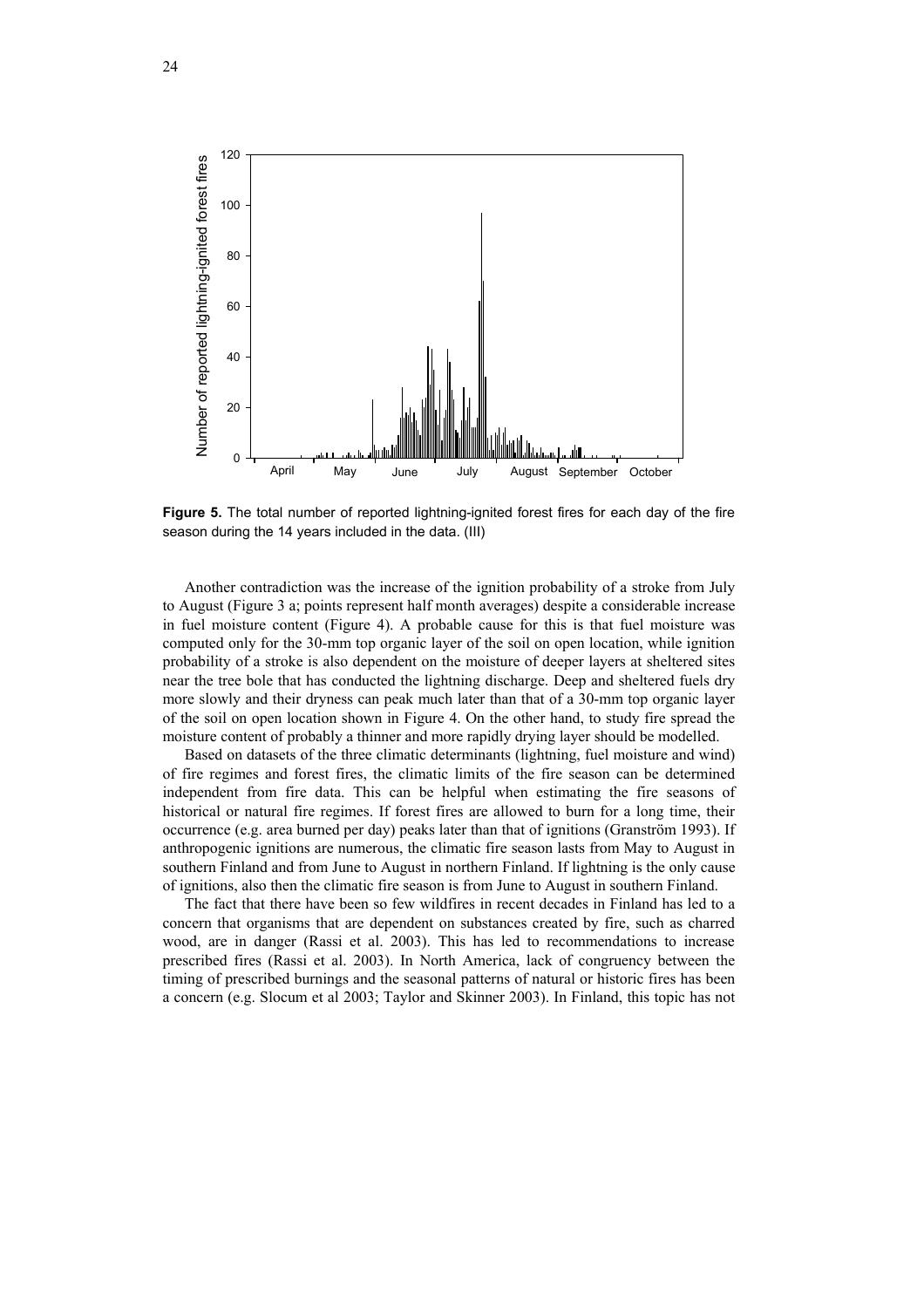been discussed. However, only seldom have burnings been conducted to produce firecreated substances during the climatic peak of the natural fire regime because of holidays in July. Despite the lack of hard evidence, it is possible that some of the fire dependent organisms are adapted to fires and new fire-created-substances during the peak of the Finnish climatic fire season.

## **Spatial climatic variation and forest fires (III, IV)**

The results showed nearly a three-fold difference in fuel moisture conditions (measured as average annual ignition probability) between north-eastern Finland and the south-western coast (Figure 6). The coastal areas were dryer than adjacent areas inland (Figure 6). The lightning flash density is relatively constant in most of Finland except in coastal areas and northern Finland (Figure 2). Average wind speeds during the fire season are relatively invariable within Finland (Drebs et al. 2002).

The density of reported lightning-caused forest fires decreased significantly from south to north (Figure 7). There is a 17-fold difference in their density between the region of Lahti in southern Finland and the region of Sodankylä in northern Finland.



**Figure 6.** Spatial variation of ignition probability in Finland based on weather data from 26 meteorological stations (▲). (IV)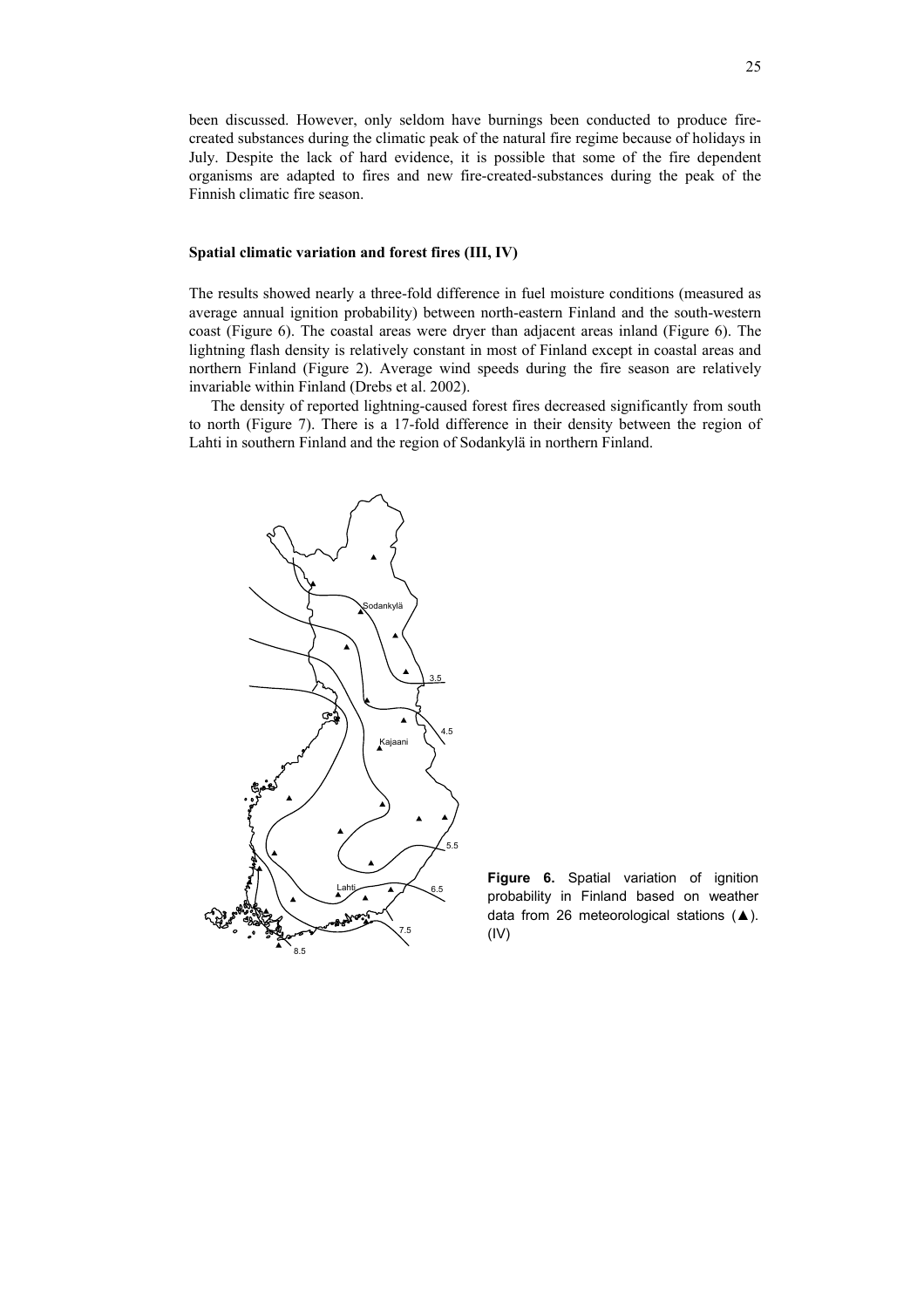

**Figure 7.** The mean annual number of reported lightning-ignited forest fires per 100  $km^2$  of forestry land in the 436 Finnish municipalities. Note the non-linear and nonlogarithmic scale. (III)

The proportion of all lightning-caused forest fires reported was estimated based on human population density. Population density had a statistically significant influence on the proportion of fires reported (Figure 4 in III), however, differences between densely and sparsely populated municipalities were small. Therefore, the observed south-north gradient in the density of reported lightning-caused forest fires is due to a true south-north gradient in the density of all lightning-caused forest fires and is only slightly exaggerated by higher population density in the south.

Based on the lighting stroke density (Figure 2) and the density of reported lightningcaused forest fires (Figure 7), it is possible to calculate the average number of strokes on forestry land needed for one reported ignition (assuming that the proportion of forestry land is 80% (Tomppo et al. 1998)). However, this estimate is only approximate, as the datasets for lightning and ignitions are from different time periods. To partially overcome the problem caused by the non-overlapping time periods of the datasets, regional averages were computed. Along the southern coast (south of Lahti) 300 strokes on forestry land were needed for one reported ignition. The corresponding number for the westernmost coast was 500, for the easternmost Finland (North Karelia) 1400, for the region of Kajaani 2900 and for the area near the latitude of Sodankylä 7600 (computed based on lightning data for the years 2002–2004, as northern Finland was previously not well covered) (see Figure 6 for the locations of Lahti, Kajaani and Sodankylä). The order of these regional numbers is a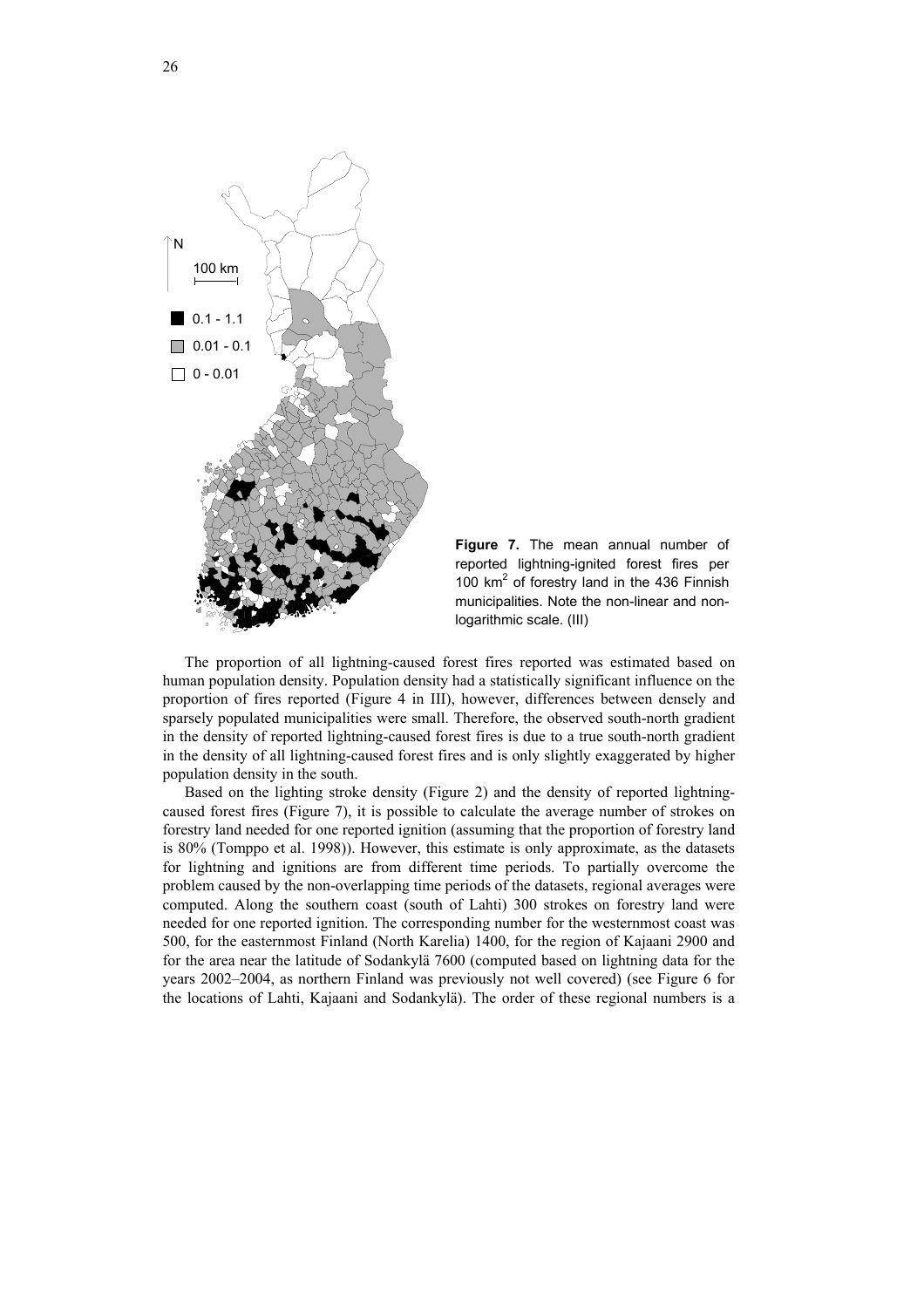rather good reflection of the gradient of fuel moisture (Figure 6), which is the other determinant of lightning-ignition density.

When the steepness of the gradients of ignition probability (Figure 6) and the number of strokes needed for one ignition were compared from the south-west to the north-east, an unexplained difference was revealed. While the number of strokes needed for one ignition increased from the southern and western coast to the regions of Kajaani and North Karelia more than 5-fold, the annual ignition probability decreases only 1.5-fold. Although location-specific intra-annual comparisons of the distributions of ignition probability and stroke frequency were not conducted, it seems certain that this difference in the gradients is so great that it cannot be explained by the decreasing population density and proportion of fires reported in the north-east. Plausibly two factors explain this difference in the steepness of the gradients of ignition probability and number of strokes needed for one ignition. One is the shallow depth of the fuel layer for which moisture content was estimated (30mm), as lighting-ignitions are dependent probably also on moisture content of slowly reacting deeper layers or sheltered locations under tree canopies. The other factor is the possible spatial gradient in fuel characteristics. However, both the amount of carbon in the organic layer of the soil (Liski and Westmann 1997) and the coverage of various moss and lichen genera (Reinikainen et al. 2000) is relatively invariable between regions of Finland.

Climate and weather influence forest fire ignitions depending on the proportion of human-caused ignitions. If they are absent, southern Finland (around Lahti) has about seventeen times more ignitions than the northern part of the country (around Sodankylä). If humans cause all ignitions, the difference between the two regions is only less than twofold, assuming no spatial variability in other fuel characteristics than moisture content and in density of "human acts toward ignition".

If in addition to the influence of climate on density of ignitions, its influence on fire behaviour and the average area burned by one fire are taken into account, the difference between southern and northern Finland is even more drastic. The average area burned per fire is in general smaller in climates were the average annual ignition probability is lower, as the weather is suitable for fire spread for a shorter time. This effect is the stronger the smaller is the influence of fire suppression, the larger is proportion of days suitable for fire spread and the less there are natural firebreaks in the landscape. If firebreaks are absent, the fire can spread two-dimensionally and the area burned grows exponentially.

#### **Natural, historic, modern and future fire regimes (III, IV)**

As only lightning can ignite fires in the natural regime, the 17 times greater density of lightning-ignited forest fires in southern than in northern Finland (regions of Lahti and Sodankylä), can be seen as a characteristic of natural fire regime, assuming that the ratio of lightning-caused forest fire densities would be the same in northern Finland and southern Finland both in the natural and in the modern fire regime. However, this assumption is possibly incorrect because for example of current unnaturally high reindeer population in northern Finland. Reindeer have reduced the coverage (Reinikainen et al. 2000) and biomass (Mattila 2004) of easily flammable *Cladonia* spp. lichens and therefore, lightningcaused ignitions could be denser without human influence.

The average fire cycle can be computed based on the density of fires and average area burned of one fire. A more humid climate and therefore shorter dry periods would mean smaller fires in northern Finland. On the other hand, the flammability of fuels can increase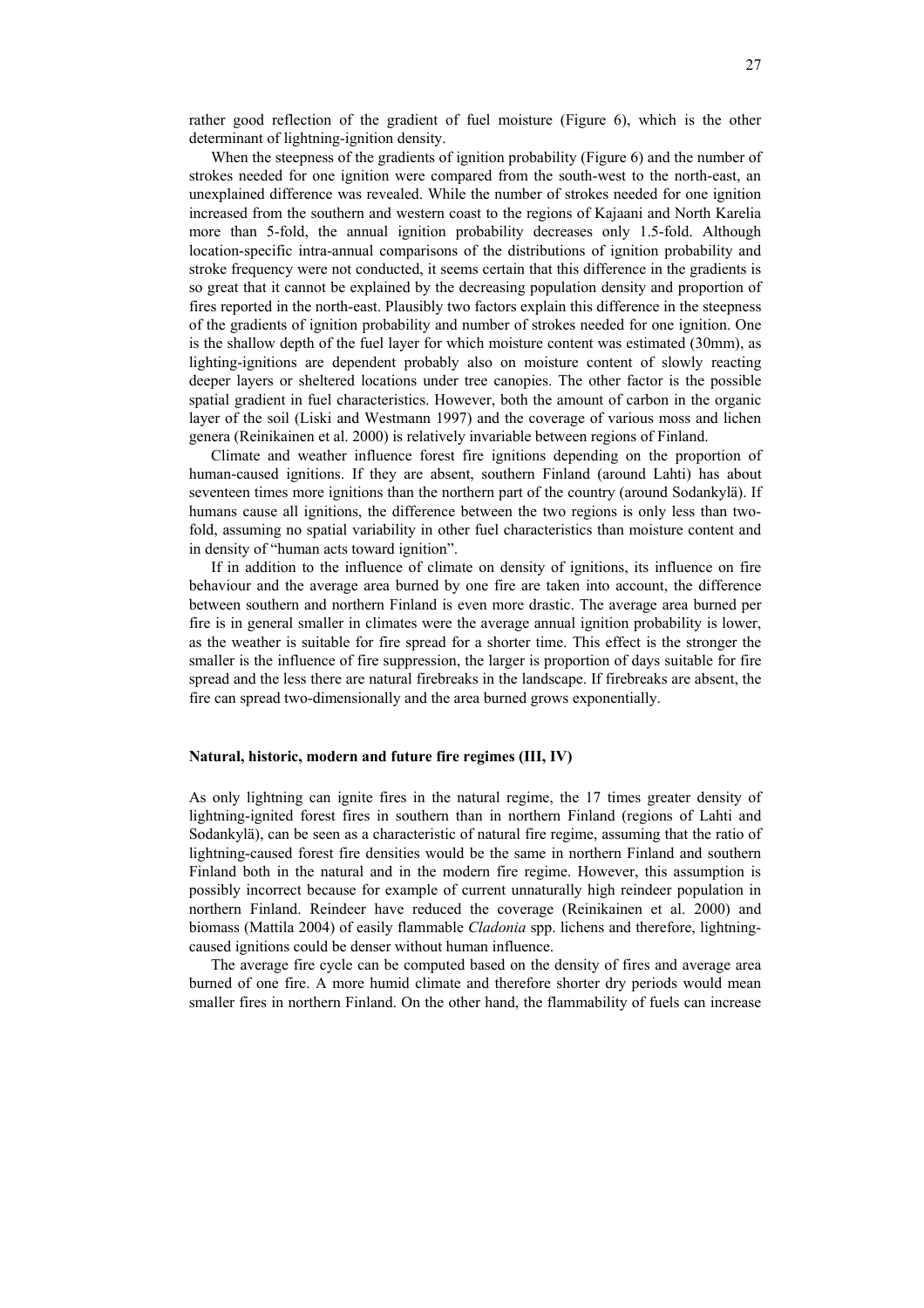as the time since the previous fire increases (Schimmel 1993), and thus abundant fires (higher density of ignitions) would be related to smaller fires in southern Finland. It is difficult to estimate which of these opposing factors is more important. Assuming they are equally important (and therefore the average fire size is invariable) and that southern Finland receives 17 times more ignitions than northern Finland, the natural fire cycle would be 17 times longer around Sodankylä than around Lahti. The natural fire cycle in the south is at least approximately 100 years, as it cannot be shorter than any of the historic regimes, in which human ignitions are added to the natural ones (if fire suppression is negligible) (historic regimes in Table 2). Based on this reasoning, the natural fire cycle in the region of Sodankylä would be at least 1700 years. The spatially non-varying average fire size would be at most approximately 10  $km^2$  (calculation based only on reported lightning-caused forest fires). The fire size was computed by dividing the area of examination by the product of the fire cycle and annual number of ignitions in the area of examination.

The difference between reported historic fire cycles in southern Finland and northern Finland (Table 2) is too small to be caused only by climate and fuel characteristics. This suggests that the proportion of human-caused ignitions have been greater in northern Finland than in southern Finland. On the other hand, the density of human-caused ignitions has probably been greater in southern Finland where also the population has been denser.

Both data on historic fire regimes and the results of this study indicate that fire regimes are distinctively different in southern and northern Finland. As organisms have had more fire-created habitats available in the south, they may be more dependent on these substances. Therefore, more burnings could be prescribed in the south for conservation purposes. The considerable difference between fire regimes of southern and northern Finland should be taken into account in other aspects of forest and ecosystem management as well. For example, natural fire cycles have been suggested as a guide template for determining rotation periods in even-aged ecosystem based forest management (e.g. Angelstam 1998; Bergeron et al. 2001). The very long natural fire cycle in northern Finland would indicate that small-scale gap dynamics are important naturally (Kuuluvainen 1994).

It has been argued that the ongoing climate change is increasing the area burned by forest fires in Canada (Gillett et al. 2004). In Finland lightning has been predicted to increase considerably because of increasing atmospheric  $CO<sub>2</sub>$  (Price and Rind 1994). Fuel moisture has been estimated to remain about the same with increasing  $CO<sub>2</sub>$  in Finland (Flannigan et al. 1998). This perception is supported by data from 1961 to 1997 in which no rising trend in fuel moisture was observed (Figure 5 in IV). Average wind speeds are expected to increase slightly or remain the same during the summer (Tammelin et al. 2002). Overall, the changing climate will probably cause only a small increase in the risk of fires in Finland as the level of the fuel moisture, which is the key weather factor of modern and future fire regimes, has been predicted to change little.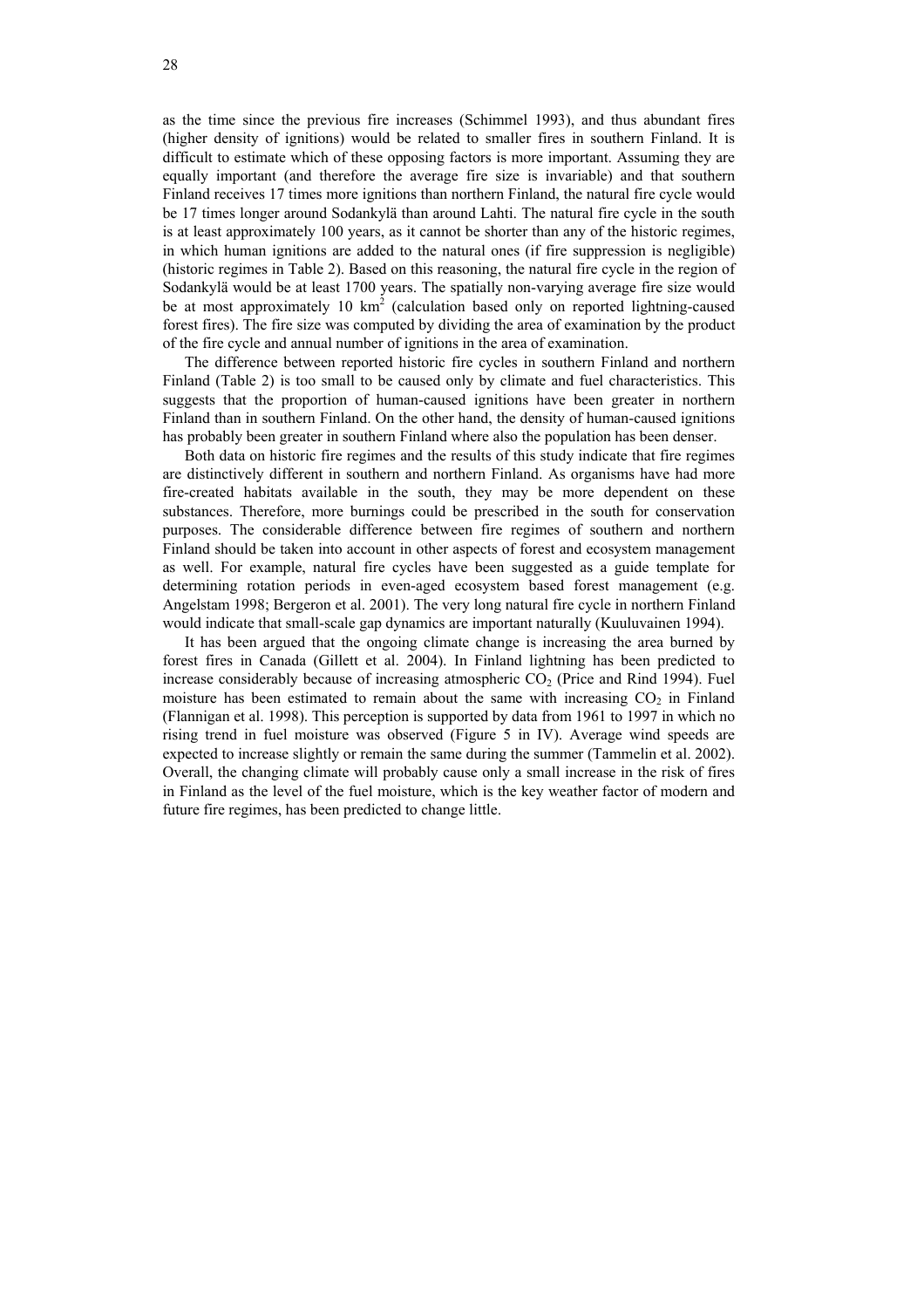# **SUGGESTIONS FOR FUTURE RESEARCH**

To understand why the well-established theory that positive flashes and flashes of high multiplicity ignite most of the fires (Fuquay et al. 1967; Fuquay 1980; Shindo and Uman 1989; Flannigan and Wotton 1990) did not hold in this study, polarity and multiplicity of flashes containing long-continuing current could be studied in Finland. However, the reexamination of this theory under conditions where it was developed could have greater practical consequences. For example in Canada, flash positiveness has been used to predict the high ignition probability of a flash (Kourtz and Todd 1991; Anderson 2002), but based on the results of this study, this approach would be clearly erroneous in Finland.

The precipitation associated with the same thunderstorm that is also the source of the igniter stroke seems to be the critical factor influencing ignition probability of a stroke. Weather radars detect rainfall on a sufficiently fine spatial and temporal scale to permit the estimation of precipitation before and after an ignition (Ahrens 2003). In addition to lightning strokes, precipitation and estimated fuel moisture could be linked with fire ignitions.

The Finnish fire risk index (Heikinheimo el al. 1996; Venäläinen and Heikinheimo 2003) is based on modelled evaporation and therefore has a potential to be more realistic than purely statistical indices (e.g. Stocks et al. 1989) especially in a changing climate. However, the model of the Finnish fire risk index has some weaknesses which should be corrected. For example, the increase of moisture in the fuel should be dependent also on the amount of moisture in the fuel. In addition, the artificial lower and upper limit for the possible amount of moisture in the fuel should be removed because measured fuel moisture contents are not confined between these limits (Tanskanen et al. 2005).

# **CONCLUSIONS**

The results of this study support the hypothesis that strokes in small non-intensive thunderstorms cause more likely fires than strokes in larger thunderstorms. On the other hand, we found that, in contrast to the predominant theory, stroke polarity did not influence ignition probability of a stroke and that an increasing number of strokes per flash (i.e. multiplicity) decreased ignition probability of a stroke in Finland. These results on the varying ignition probability of a stroke could be used to increase the cost effectiveness of locating fire ignitions by nowcasting ignition probabilities of thunderstorms for fire suppression authorities. Because the introduced methodology of linking lightning and ignition and computing ignition probability of strokes based on the linking worked well, similar methods could be applied in other countries.

The results demonstrated that climate in southern Finland is much more benign for forest fires than in northern Finland. Southern Finland receives nearly twenty times more lightning-ignited forest fires than Northern Finland. In addition, forest fuels are dryer in Southern Finland, which allows fires to burn for a longer time at a faster rate of spread assuming invariable fuel characteristics. This indicates significant differences between the natural fire regimes of southern and northern Finland.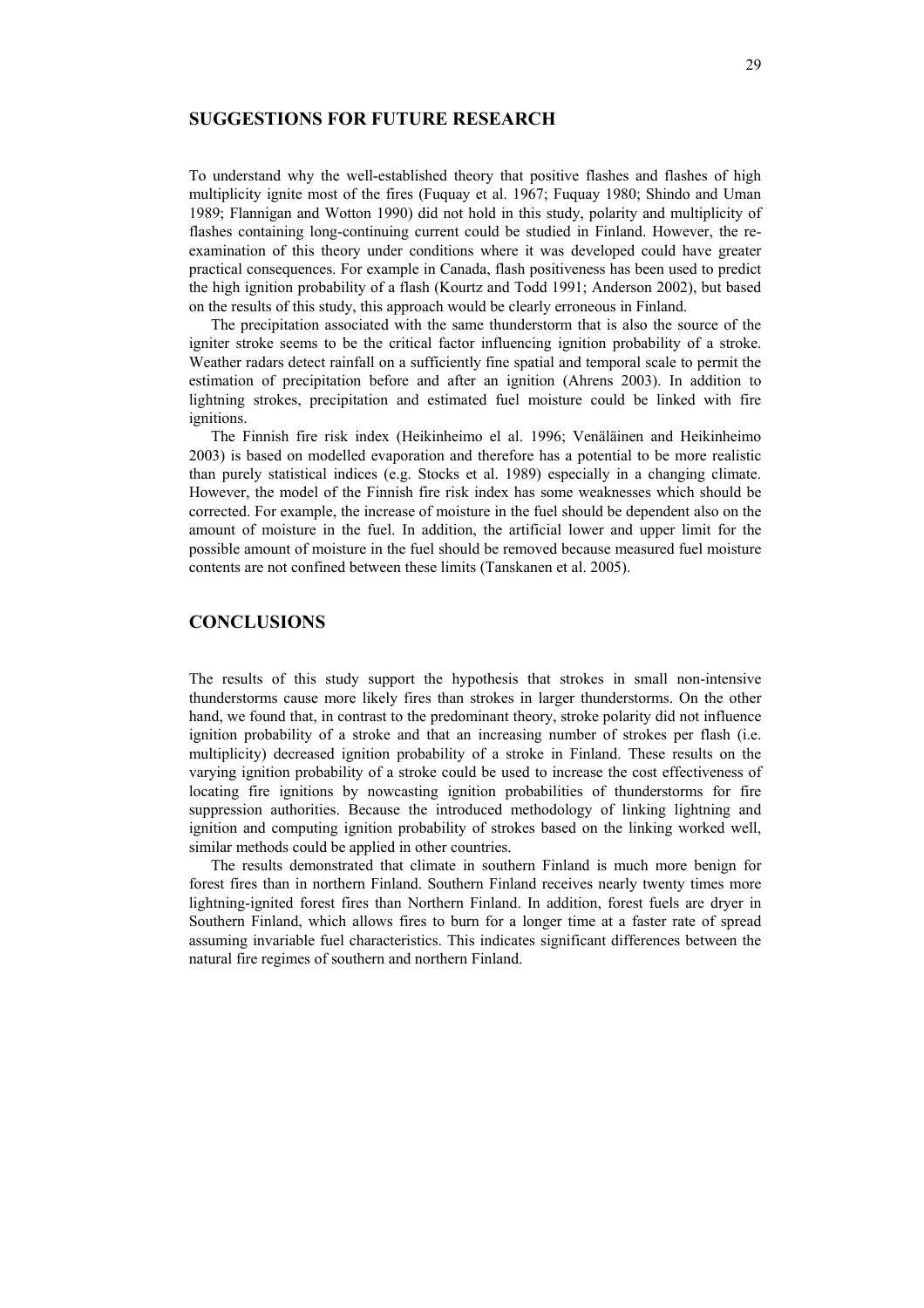## **REFERENCES**

- Ahlroth, P. & Lehesvirta, T. 2004. Paloympäristöt (in Finnish). In: Kuuluvainen, T., Saaristo, L, Keto-Tokoi, P., Kostamo, J., Kuuluvainen, J., Kuusinen, M., Ollikainen, M. & Salpakivi-Salomaa, P. (eds.). Metsän kätköissä – Suomen metsäluonnon monimuotoisuus. Edita. Helsinki. 381 p.
- Ahrens, C.D. 2003. Meteorology today An introduction to weather, climate, and the environment. Thomson. Australia. 544 p.
- Amiro, B.D., Todd, J.B., Wotton, B.M., Logan, K.A., Flannigan, M.D., Stocks, B.J., Mason, J.A., Martell, D.L. & Hirsch, K.G. 2001. Direct carbon emissions from Canadian forest fires, 1959–1999. Canadian Journal of Forest Research 31: 512–525.
- Anderson, K. 2002. A model to predict lightning-caused fire occurrences. International journal of wildland fire 11(3–4): 163–172.
- Angelstam, P. 1998. Maintaining and restoring biodiversity in European boreal forests by developing natural disturbance regimes. Journal of Vegetation Science 9: 593–602.
- Auclair, A.N.D. 1983. The role of fire in lichen-dominated tundra and forest-tundra. In: Wein, R.W. (ed.). The role of fire in northern circumpolar ecosystems. John Wiley  $\&$ Sons. New York. 322 p.
- Bergeron, Y. 1991. The influence of island and mainland lakeshore landscape on boreal forest fire regimes. Ecology 72: 1980–1992.
- –, Gauthier, S., Kafka, V., Lefort, P. & Lesieur, D. 2001. Natural fire frequency for the eastern Canadian boreal forest : consequences for sustainable forestry. Canadian Journal of Forest Research 31: 384–391.
- –, Leduc, A., Harvey, B.D. & Gauthier, S. 2002. Natural fire regime: a guide for sustainable management of the Canadian boreal forest. Silva Fennica 36(1): 81–95.
- Bonan, G. 2002. Ecological climatology. Cambridge University Press. Cambridge. 678 p.
- Carcaillet, C., Bergeron, Y., Richard, P.H., Fréchette, B., Gauthier, S. & Prairies, Y.T. 2001. Change of fire frequence in the eastern Canadian boreal forests during the Holocene: does vegetation composition or climate trigger fire regime? Journal of Ecology 89: 930–946.
- Chandler, Y., Cheney, P., Thomas, P., Trabaud, L. & Williams, D. 1983. Fire in forestry Volume I. John Wiley & Sons. New York. 450 p.
- Davies, S.J. & Unam, L. 1999. Smoke-haze from the 1997 Indonesian forest fires: effects on pollution levels, local climate, atmospheric CO2 concentrations, and tree photosynthesis. Forest Ecology and Management 124: 137–144.
- Drebs, A., Nordlund, A., Karlsson, P., Helminen, J. & Rissanen, P. 2002. Climatological statistics of Finland 1971 – 2000. Finnish Meteorological Institute. 99 p.
- Drobyshev, I. 2004. Interactions between climate, natural disturbances, and regeneration in boreal and hemi-boreal forests. Doctoral dissertation. Lund University. Sweden.145 p.
- Engelmark, O. 1984. Forest fires in the Muddus National Park (northern Sweden) during the past 600 years. Canadian Journal of Botany 62: 893–898.
- Flannigan, M.D., & Wotton, B. M. 1990. Lightning-ignited forest fires in northwestern Ontario. Canadian Journal of Forest Research 21: 277–287.
- & Wotton, B. M. 2001. Climate, weather, and area burned. In: Johnson, E. A. & Miyanishi, K. (eds.). 2001. Forest fires: behavior and ecological effects. Academic Press, San Diego-San Francisco-New York-Boston-London-Sydney-Tokyo. p. 351– 373.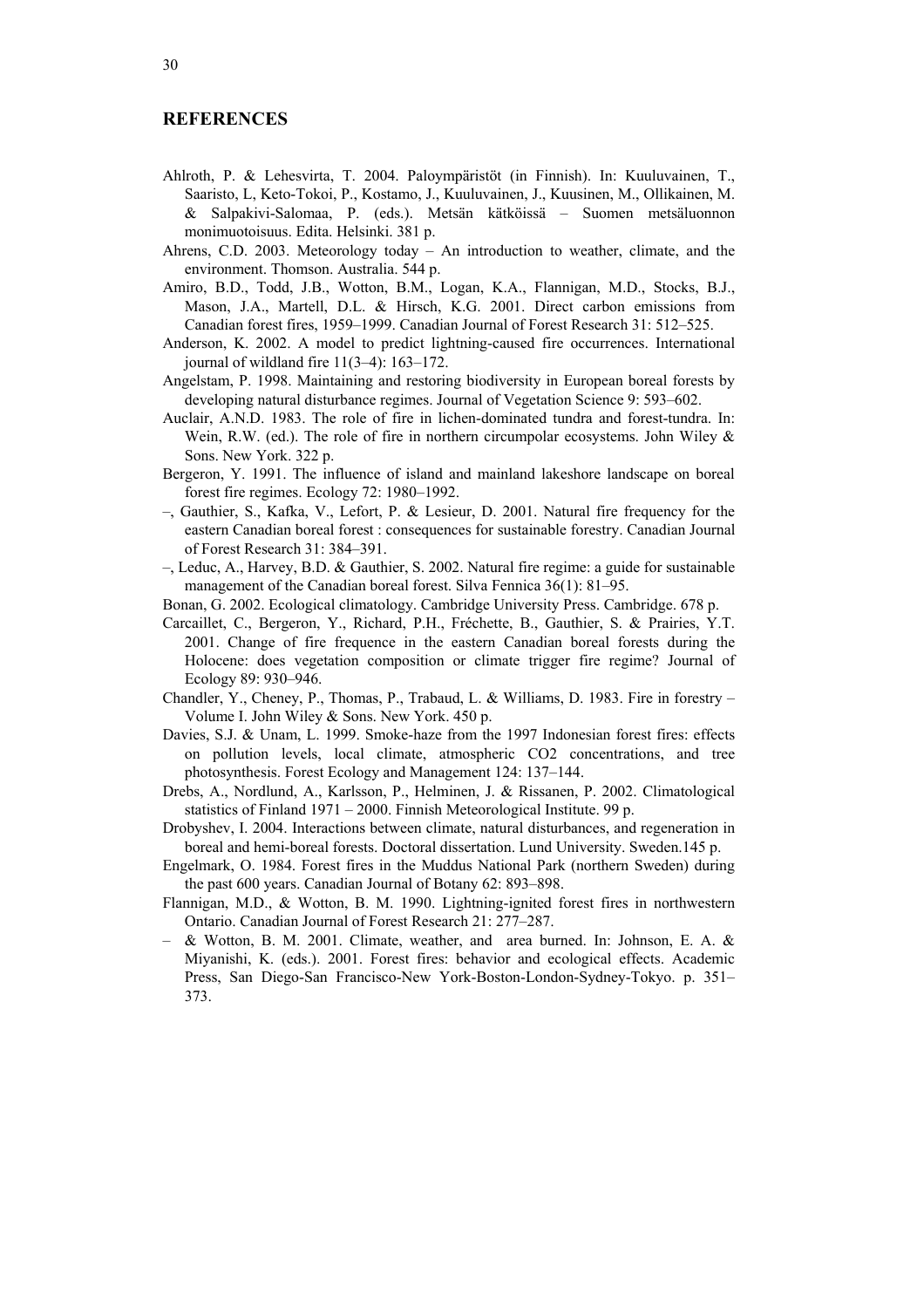- –, Bergeron, Y., Engelmark, O. & Wotton, B.M. 1998. Future wildfire in circumboreal forests in relation to global warming. Journal of Vegetation Science 9: 469–476.
- –, Stocks, B.J. & Wotton, B.M. 2000. Climate change and forest fires. The Science of the Total Environment 262: 221–229.
- Franssila, M. 1959. Kulovaaran ja säätekijöiden välisestä riippuvuudesta (in Finnish, summary in English, "The dependence of forest fire danger on meteorological factors"). Acta Forestalia Fennica 67. Society of Forestry in Finland.
- Fuquay, D.M. 1980. Lightning that ignites forest fires. Proc. 6<sup>th</sup> Conf. on Fire and Forest Meteorology. Seattle. 109–112. Society of American Foresters. Washington DC.
- –, Baughman, R.G., Taylor, A.R. & Hawe, R.G. 1967. Characteristics of seven lightning discharges that caused forest fires. Journal of Geophysical Research. Vol. 72, No. 24.
- Giesecke, T. & Bennett, K.D. 2004. The Holocene spread of Picea abies (L.) Karst. in Fennoscandia and adjacent areas. Journal of Biogeography 31: 1523–1548.
- Gillett, N.P., Weaver, A.J., Zwiers, F.W. & Flannigan, M.D. 2004. Detecting the effect of climate change on Canadian forest fires. Geophysical Research Letters 31: L18211.
- Goldhammer, J.G. & Furyaev, V.V. (eds.). 1996. Fire in ecosystems of boreal eurasia. Kluwer Academic Publishers. Dordrecht. 528 p.
- Granström, A. 1993. Spatial and temporal variation in lightning ignitions in Sweden. Journal of Vegetation Science 4: 737–744.
- Gromtsev, A. 2002. Natural disturbance dynamics in the boreal forests of European Russia: a review. Silva Fennica 36(1): 41–55.
- Haapanen, A. & Siitonen, P. 1978. Kulojen esiintyminen Ulvinsalon luonnonpuistossa (in Finnish, abstract in English). Silva Fennica 12(3): 187–200.
- Hallett, D.J. & Walker, R.C. 2000. Paleoecology and its application to fire and vegetation management in Kootenay National Park, British Columbia. Journal of Paleolimnology 24: 401–414.
- , Mathewes, R.W. & Walker, R.C. 2003. A 1000-year record of forest fire, drought and lake-level change in southeastern British Columbia, Canada. Holocene 13: 751–761.
- Hannelius, S. & Kuusela, K. 1995. Pohjoisen havumetsän maa (in Finnish). Forssan kirjapaino. 192 p.
- Heikinheimo, M., Venäläinen, A. & Tourula, T. 1996. A soil moisture index for the assessment of forest fire risk in the boreal zone. COST 77, 711 International symposium on applied agrometeorology and agroclimatology, proceedings, Volos, Greece. Eur 18328 en, European Commission, Belgium, pp. 549–556.
- Heikinheimo, O. 1987. The impact of swidden cultivation on forests in Finland Extracts. Suomen antropologi 4/1987.
- Heikkilä, T., Grönqvist, R. & Jurvelius, M. 1993. Handbook on forest fire control A guide for trainers. Finnida. 239 p.
- –, Jurvelius, M., Niemi, I., Nissinen, S., Soudunsaari, M. & Valtoaho, T. 1999. Metsäpalot (in Finnish). Suomen pelastusalan keskusjärjestön julkaisu. Tampere. 129 p.
- Huurre, M. 2001. Kivikauden Suomi (in Finnish). Otava.
- Jarvis, P. & Linder, S. 2000. Constraints to growth of boreal forests. Nature 405: 904–905.
- Johannessen, T.W. 1970. The climate of Scandinavia. In: World survey of climatology. Volume 5. Elsevier. Netherlands.
- Johannesson, T., Jonsson, T., Kallen, E. & Kaas, E. 1995. Climate change scenarios for the Nordic countries. Climate Research 5: 181–195.
- Johnson, E.A. 1992. Fire and vegetation dynamics studies from the North American boreal forest. Cambridge University Press, Cambridge, U.K. 129 p.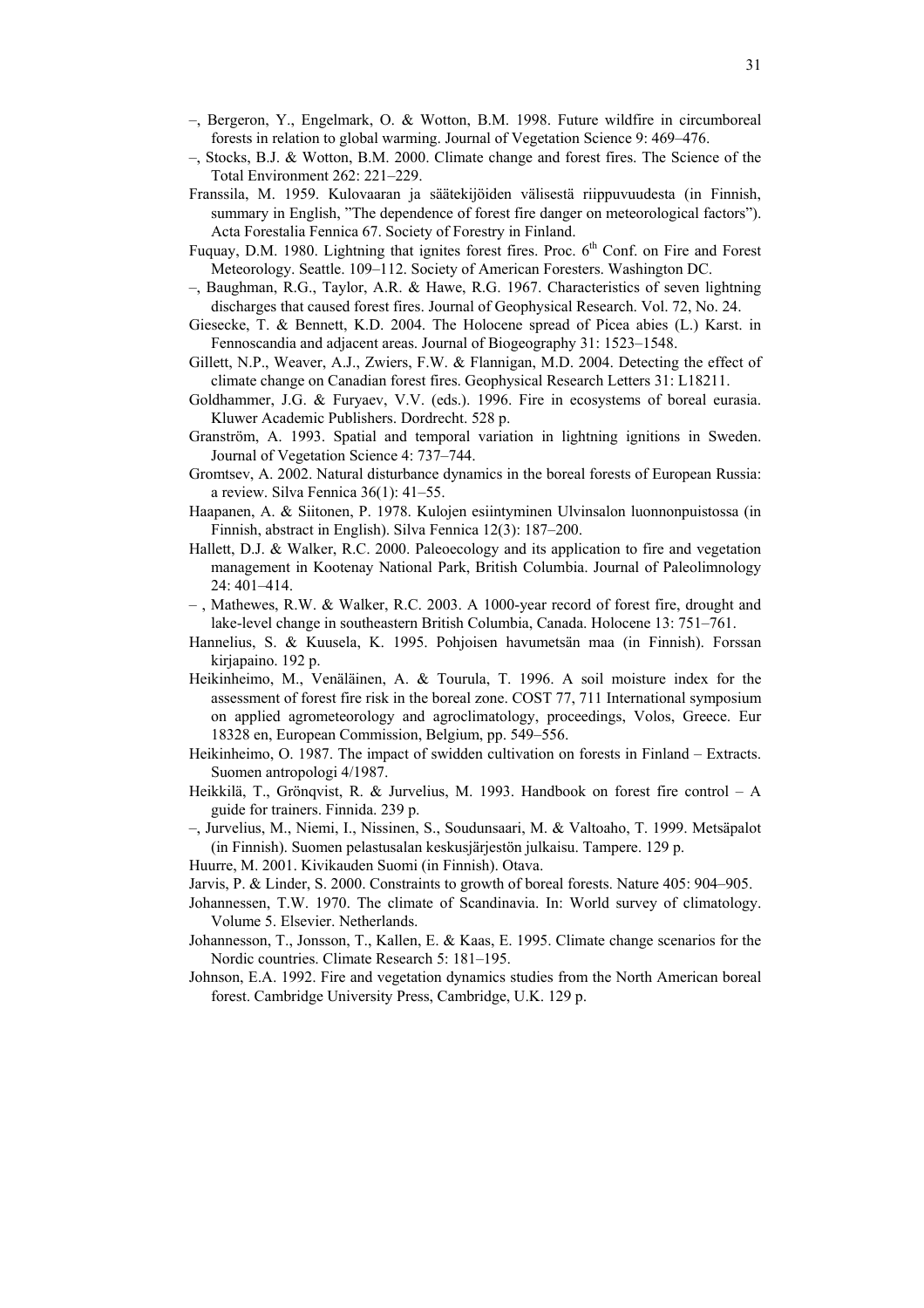- $-$  & Larsen, C.P.S. 1991. Climatically induces change in fire frequency in the southern Canadian Rockies. Ecology 72: 194–201.
- Keränen, J. 1929. Blitzschlag als Zünder der Waldbrande im nördlichen Finnland (in German). Acta Forestalia Fennica 34.25.
- Komarek, E.V. 1969. Lighning and lightning fires as ecological forces. Proceedings of the Tall Timbers Fire Ecology Conference. 9: 169–197.
- Koskenranta, R. & Piipponen, S.-L. 2001. Kuntaliitto, tilastot (in Finnish) [internet site]. The Association of Local and Regional Authorities. Available from http://www.kuntaliitto.fi/kunnat [Cited 14 November 2001].
- Kourtz, P. & Todd, B. 1991. Predicting the daily occurrence of lightning-caused forest fires. Forestry Canada. Petawawa National Forestry Institute. Information Report PI-X-112.
- Kuuluvainen, T. 1994. Gap disturbance, ground microtopography, and the regeneration dynamics of boreal coniferous forests in Finland – a review. Annales Zoologici Fennici 31(1): 35–51.
- –, Aapala, K., Ahlroth, P., Kuusinen, M., Lindholm, T., Sallantaus, T., Siitonen, J. & Tukia, H. 2002. Principles of ecological restoration of boreal forested ecosystems: Finland as an example. Silva Fennica 36(1): 409–422.
- Larsen, C.P.S. & MacDonald, G.M. 1998. An 840-year record of fire and vegetation in a boreal white spruce forest. Ecology 79: 106–118.
- Latham, D. & Williams, E. 2001. Lightning and forest fires. In: Johnson, E. A. & Miyanishi, K. (Ed.) Forest fires, behavior and ecological effects. Academic press.
- Lehtonen, H. & Huttunen, P. 1997. History of forest fires in eastern Finland from the fifteenth century AD – the possible effects of slash-and-burn cultivation. The Holocene 7: 223–228.
- & Kolström, T. 2000. Forest fire history in Viena Karelia, Russia. Scandinavian Journal of Forest Research 15: 585–590.
- –, H., Huttunen, P. & Zetterberg, P. 1996. Influence of man on forest fire frequency in North Karelia, Finland, as evidenced by scars on Scots pines. Annales Botanici. Fennici 33: 257–263.
- Li, C. 2000. Reconstruction of natural fire regimes through ecological modelling. Ecological Modelling 134(2–3): 129–144.
- Lindberg, H. & Vanha-Majamaa, I. 2004. Promoting fire in Finnish forests during last decade – theory and practice. Transactions of the Faculty of Forestry, Estonian Agricultural University, 37.
- Liski, J. & Westman, C.J. 1997. Carbon storage in forest soil of Finland. Biogeochemistry 36: 261–274.
- Lynch, J.A., Hollins, J.L. & Hu, F.S. 2004. Climatic and landscape controls of the boreal forest fire regime: Holocene records from Alaska. Journal of Ecology 92: 477–489.
- Malamud, B.D., Morein, G. & Turcotte, D.L. 1998. Forest fires: An example of selforganized critical behaviour. Science 281: 1840–1842.
- Massa, I. 1987. Pasture burn-clearing as a method of colonization of northern Fennoscandia. Suomen antropologi 4/1987.
- Mattila, E. 2004. Porojen eräiden ravintokasvien esiintyminen poronhoitoalueella Kainuun merkkipiirissä ja puronhoitoalueen ulkopuolisella alueella Kainuussa 2002–2003 vertaileva tutkimus aluetasolla (in Finnish). Metsäntutkimuslaitoksen tiedonantoja 930. 42 p.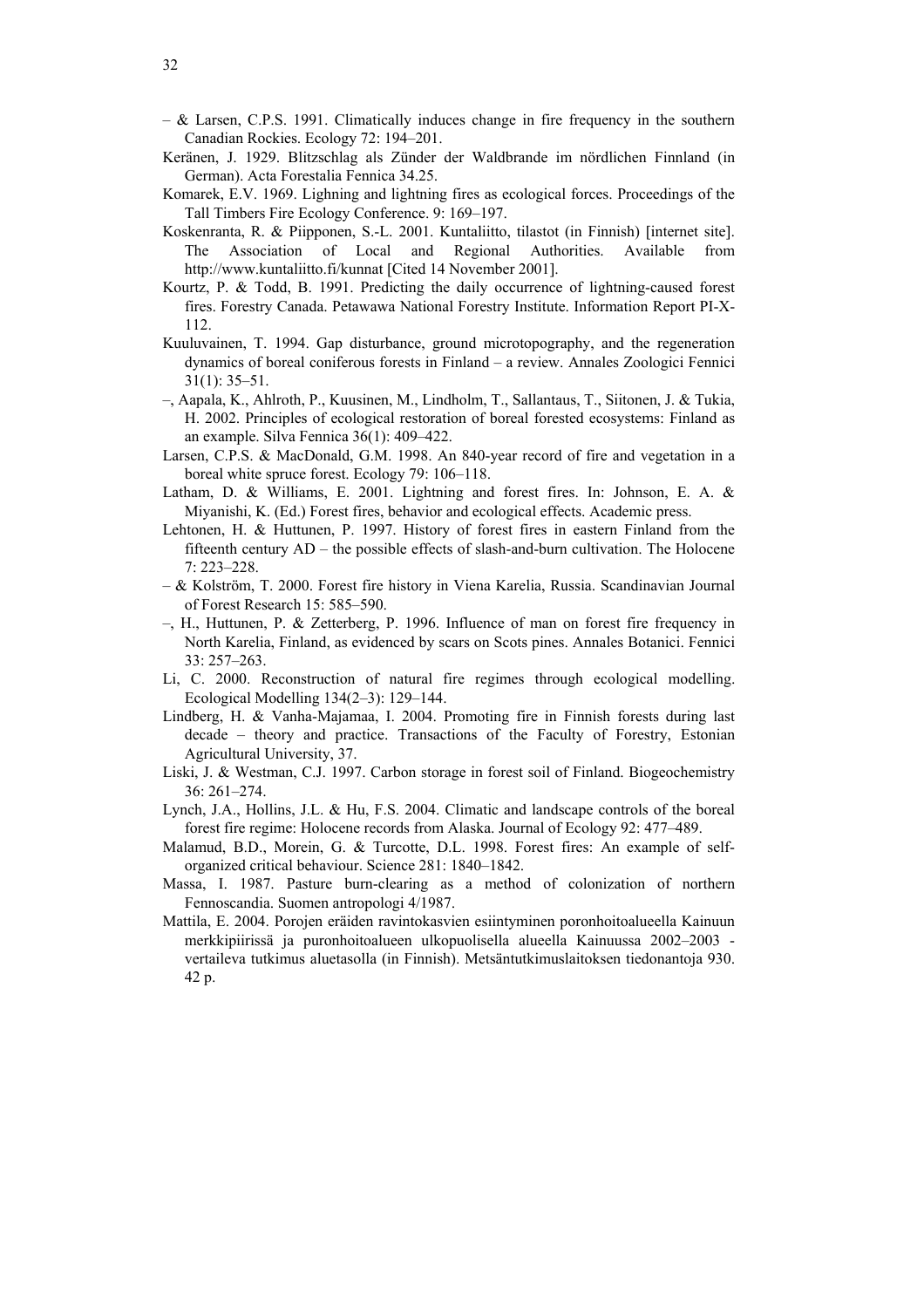- Moberg, A., Sonechkin, D.M., Holmgren, K., Datsenko, N.M. & Karlen, W. 2005. Highly variable Northern Hemisphere temperatures reconstructed from low- and highresolution proxy data. Nature 433: 613–617.
- McIlveen, R. 1992. Fundamentals of weather and climate. Chapman & Hall. London. 495  $p$ .
- Miyanishi, K. 2001. Duff consumption. In: Johnson, E.A. & Miyanishi, K. (eds.). Forest Fires – Behavior and Ecological Effects. Academic Press. San Diego. 594 p.
- Nelson, R. M. 2001. Water Relations of Forest Fuels. In: Johnson, E. A. & Miyanishi, K. (eds.). 2001. Forest Fires: Behavior and Ecological Effects. Academic Press, San Diego-San Francisco-New York-Boston-London-Sydney-Tokyo. p. 79–150.
- –. 2003. Power of the fire a thermodynamic analysis. International Journal of Wildland Fire 12: 51–65.
- Niclasson, M. & Drakenberg, B. 2001. A 600-year tree-ring fire history from Norra Kvills National Park, southern Sweden: implications for conservation strategies in the hemiboreal zone. Biological Conservation 101: 63–71.
- & Granström, A. 2000. Numbers and sizes of fires: long-term spatially explicit fire history in a Swedish boreal landscape. Ecology 81(6): 1484–1499.
- Parviainen, J. 1996. The impact of fire on Finnish forests in the past and today. In: Goldhammer, J.G. & Furyaev, V.V. (eds.). Fire in ecosystems of boreal Eurasia. Kluwer. Netherlands. 528 p.
- Peltola, A. (ed.). 2003. Forest resources. In: Aarne, M. & Peltola, A. (eds.). Finnish Statistical Yearbook of Forestry 2003. Finnish Forest Research Institute. 333 p.
- Perera, A.H., Buse, L.J. & Weber, M.G. (eds.). 2004. Emulating natural forest landscape disturbances. Columbia University Press. New York. 315 p.
- Pierce, J.R., Meyer, G.A. & Jull, A.I.T. 2004. Fire-induced erosion and millennialscale climate change in northern ponderosa pine forests. Nature 432(7013): 87–90.
- Pitkänen, A. & Huttunen, P. 1999. A 1300-year forest-fire history at a site in eastern Finland based on charcoal and pollen records in laminated lake sediment. The Holocene 9,3: 311–320.
- –, Tolonen, K. & Jungner, H. 2001. A basin-based approach to the long-term history of forest fires as determined from peat strata. The Holocene 11: 599–605.
- –, Huttunen, P., Jungner, H. & Tolonen, K. 2002. A 10 000 year local forest fire history in a dry heath forest site in eastern Finland, reconstructed from charcoal layer records of a small mire. Canadian Journal of Forest Research 32: 1875–1880.
- –, Huttunen, P., Jungner, H., Meriläinen, J. & Tolonen, K. 2003. Holocene fire history of middle boreal pine forest sites in eastern Finland. Annales Botanici Fennici 40: 15–33.
- Price, C. & Rind, D. 1994. The impact of a 2-X-CO2 climate on lightning-caused fires. J. Climate 7 (10): 1484–1494.
- Proceedings of the 18th International Lightning Detection Conference. 2004. Helsinki. CD-ROM.
- Puranen, U. 2005 (Manuscript). Ilmastohavaintoihin perustuva arvio metsien lumi- ja tuulituhojen esiintymisriskistä Suomessa 1961–2000 (In Finnish). Master's thesis. University of Helsinki.
- Pyne, S., Andrews, P.L. & Laven, R.D. 1996. Introduction to wildland fire. John Wiley & Sons, New York-Chichester-Brisbane-Toronto-Singapore. 769 p.
- Raekunnas, M., Tenhunen, A., Holopainen, M., Reinikkala, P., Ryhänen, E.L., Saarivuori, M & Sarvilinna, R. 1999. Toimiva luonto 2 (in Finnish). WSOY.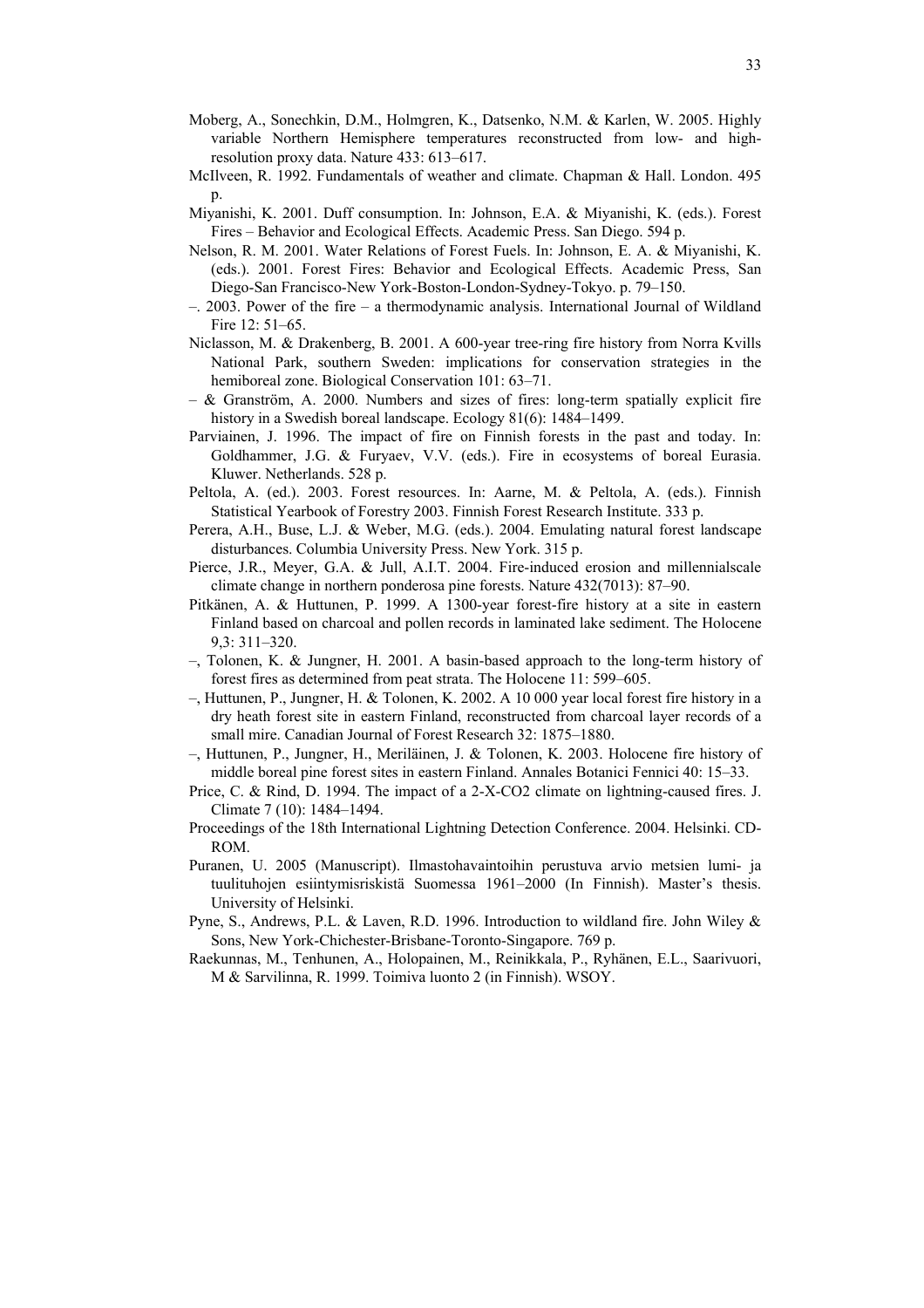- Rakov, V.A. & Uman, M.A. 2003. Lightning Physics and effects. Cambridge University Press. UK. 687p.
- Rassi, P., Alanen, A., Kanerva, T. & Mannerkoski, I. (eds.). 2001. Suomen lajien uhanalaisuus 2000 (in Finnish). Ministry of the Environment & Finnish Environment Institute. Helsinki.
- –, Aapala, K. & Suikki, A. 2003. Ennallistaminen suojelualueilla: ennallistamistyöryhmän mietintö (in Finnish). Ministry on the Environment. Helsinki.
- Reinikainen, A., Mäkipää, R., Vanha-Majamaa, I. & Hotanen, J.P. (eds.). 2000. Kasvit muuttuvassa metsäluonnossa (in Finnish). Tammi. 384 p.
- Rorig, M.L. & Ferguson, S.A. 2002. The 2000 fire season: Lightning-caused fires. Journal of Applied Meteorology 41: 786–791.
- Rothermel, R. C. 1972. A mathematical model for predicting fire spread in wildland fuels. USDA Forest Service. Reasearch Paper INT-115.
- Saari, E. 1923. Kuloista, etupäässä Suomen valtionmetsiä silmälläpitäen (in Finnish, summary in English). Acta Forestalia Fennica 26(5). 155 p.
- Sarmela, M. 1987. Swidden cultivation in Finland as a cultural system. Suomen Antropologi 4/1987.
- Schimmel, J. 1993. On fire Fire behavior, fuel succession and vegetation response to fire in the Swedish boreal forest. Dissertation in Forest Vegetation Ecology 5. Swedish University of Agricultural Sciences.
- Schroeder, M.J. & Buck, C.C. 1970. Fire weather  $-$  A guide for application of meteorological information to forest fire control operations. USDA, Forest Service. Agricultural Handbook 360.
- Shindo, T. & Uman, M.A. 1989. Continuing current in negative cloud-to-ground lightning. J. Geophys. Res. 94: 5189–5198.
- Siivonen, L. & Sulkava, S. 1994. Pohjolan nisäkkäät (in Finnish).Otava. Keuruu. 224 p.
- Slocum, M.G., Platt, W.J., Cooley, H.C. 2003. Effects of differences in prescribed fire regimes on patchiness and intensity of fires in subtropical savannas of Everglades National Park, Florida. Restoration Ecology 11(1): 91–102.
- Stocks, B.J., Lawson, B.D., Alexander, M.E., Van Wagner, C.E., McAlpine, R.S., Lynham, T.J. & Dubé, D.E. 1989. The Canadian forest fire danger rating system: an overview. (Reprinted from August issue, 65: 258–265, with correction and new pagination). The Forestry Chronicle 65(6): 450–457.
- , Fosberg, M.A., Lynham, T.J., Mearns, L., Wotton, B.M., Yang, Q., Jin, J.Z., Lawrence, K., Hartley, G.R., Mason, J.A. & McKenney, D.W. 1998. Climate change and forest fire potential in Russian and Canadian boreal forests. Climatic Change 38: 1–13.
- Taavitsainen, J.P. 1987. Wide-range hunting and swidden cultivation as prerequisities of iron age colonization in Finland. Suomen antropologi 4/1987.
- Tammelin, B. 1991. Meteorologista taustatietoa tuulienergiakartoitukselle (in Finnish). Finnish Meteorological Institute, Helsinki. 332 p.
- –, Forsius J., Jylhä K., Järvinen P., Koskela J., Tuomenvirta H., Turunen M., Vehviläinen B. & Venäläinen A. 2002. Ilmastonmuutoksen vaikutuksia energiantuotantoon ja lämmitysenergian tarpeeseen (in Finnish, summary in English "Effect of climate change on energy production and heating power demand"). Report 2002:2. Finnish Meteorological Institute. 121 p.
- Tanskanen, H., Venäläinen, A., Puttonen, P. & Granström, A. 2005. Impact of stand structure on surface fire ignition potential in *Picea abies* and *Pinus sylvestris* forests in southern Finland. Canadian Journal of Forest Research 35: 410–420 .